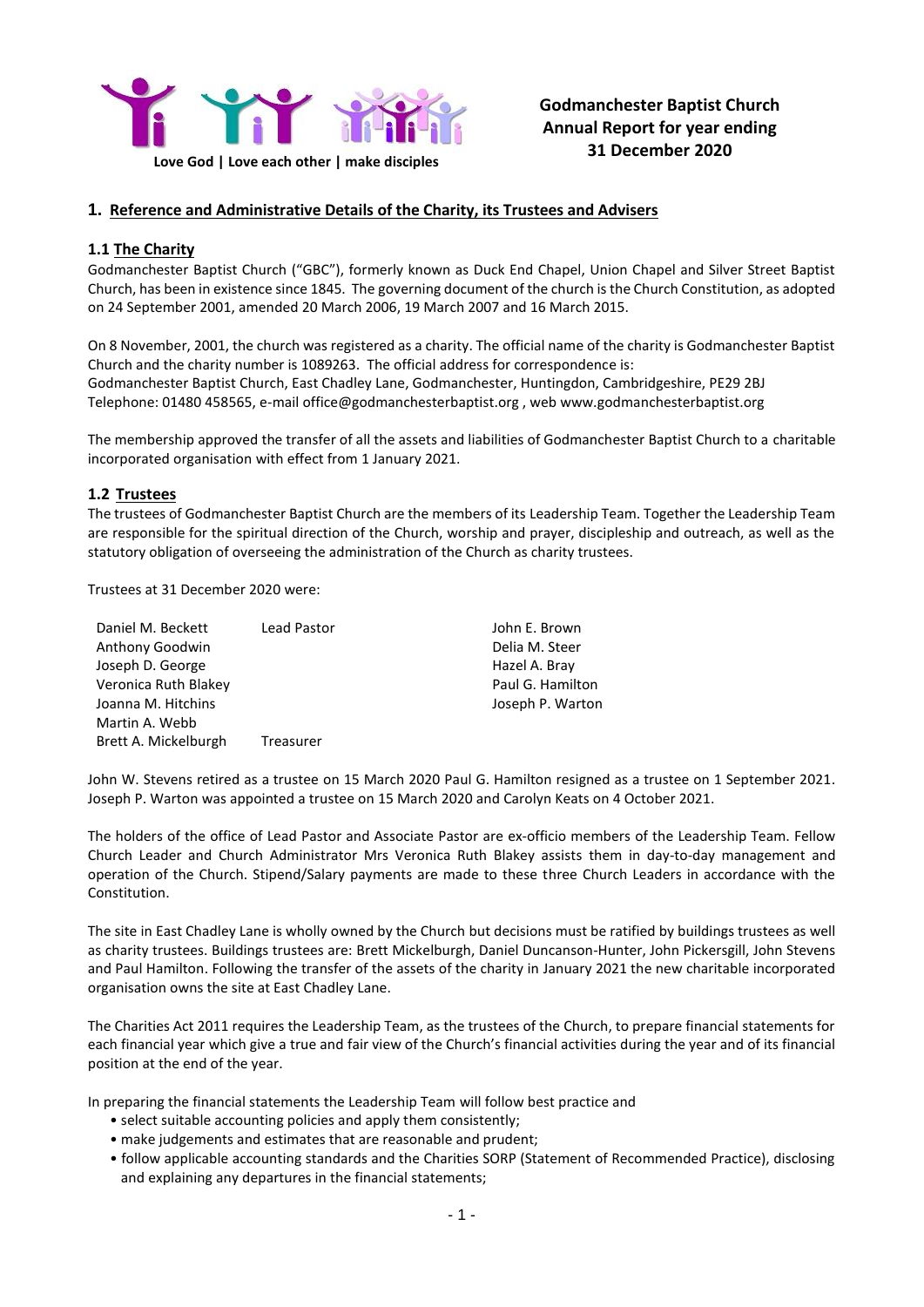• prepare the financial statements on the going concern basis unless it is inappropriate to assume that the Church will continue in operation.

The Leadership Team is responsible for keeping accounting records that are such as to disclose, with reasonable accuracy, the financial position of the Church at any time and to enable them as trustees to ensure that the financial statements comply with charity law. The Leadership Team is also responsible for safeguarding the Church's assets and hence for taking reasonable steps for the prevention and detection of fraud and other irregularities.

The accounts (financial statements) have been prepared in accordance with the accounting policies set out in notes to the accounts and comply with the Charity's governing document, the Charities Act 2011 and the relevant version of the statement of Recommended Practice applicable to charities preparing their accounts in accordance with the Financial Reporting Standard applicable in the UK and Republic of Ireland (FRS102).

The accounts (financial statements) have been prepared to give a 'true and fair' view and have departed from the Charities (Accounts and Reports) Regulations 2008 only to the extent required to provide a 'true and fair view'. This departure has involved following the relevant version of the Statement of Recommended Practice applicable in the UK and Republic of Ireland (FRS 102) rather than the Accounting and Reporting Standard by Charities: Statement of Recommended Practice effective from 1 April 2005 which has since been withdrawn.

# **1.3 Advisers**

The church has received advice and service from the following:

Bankers: CAF Bank, 25 Kings Hill Avenue, Kings Hill, West Malling, Kent ME19 4JQ (paying-in facilities via HSBC plc) Stewardship Services, 1 Lamb's Passage, London EC1Y 8AB

Kingdom Bank, Ruddington Fields Business Park, Mere Way, Ruddington, Nottingham, NG11 6JS Insurance Brokers: Kingdom Bank, Ruddington Fields Business Park, Mere Way, Nottingham, NG11 6JS Independent Examiners: Stewardship Services Ltd

Solicitor: Anthony Collins Solicitors LLP, 134 Edmund St, Birmingham B3 2ES

Architect: Campbell McCrae Ltd, Chapel House, 5 The Stiles, Godmanchester, Cambridgeshire, PE29 2JF

# **2. Structure, Governance and Management**

The appointment of Leadership Team members is as described in section 6.1.3 of the Church Constitution. The Leadership Team brings nominations to the Church Meeting and appointment is made following an election in which at least 50% of the Membership vote and 80% of those voting are in favour.

There is a procedure for the introduction of new trustees via a simple in-house induction. Trustees are encouraged to attend relevant training when provided by the Baptist Union and other organisations and excellent documents have been published regarding charity governance elsewhere. Some trustees have sufficient knowledge obtained from their professional careers while others may have attended courses and conferences relevant to their work for the Church. All potential trustees are made aware of the Charity Commission and Baptist Union guidance on the role and responsibilities of trusteeship at the time when they are asked to consider standing for election.

# **3. Objectives and Activities**

Godmanchester Baptist Church's aim is to 'Love God, love each other, make disciples.'

The charitable objectives of the church are:

- a) To advance the Christian Religion in accordance with the Church Covenant, in Huntingdonshire and in such other parts of the United Kingdom or the world as the Leadership Team may from time to time think fit, and to fulfil such other charitable purposes which are exclusively charitable according to the law of England and Wales and are connected with the charitable work of the church.
- b) To relieve persons who are in conditions of need or hardship or who are aged or sick and to relieve the distress caused thereby in Huntingdonshire and in such other parts of the United Kingdom or the world as the Leadership Team may from time to time think fit.

# **4. Public Benefit, Achievements and Performance**

Where it is relevant, the Trustees take into account the guidance of the Charity Commission on Public Benefit. We provide public benefit principally in the provision of a Place of Worship, with regular services open to all members of the public. We seek to contribute to the moral and spiritual education of children and young people and to engage with and promote self-worth in those who have suffered social exclusion. Additional public benefit is offered via the use of the building for community and other charity activities where reduced hire rates are charged, as well as by companies where charges are in line with similar commercial facilities in the area. We seek to fulfil our charitable objectives in the advancement of Christianity and in supporting those in need, specific examples of which are given below.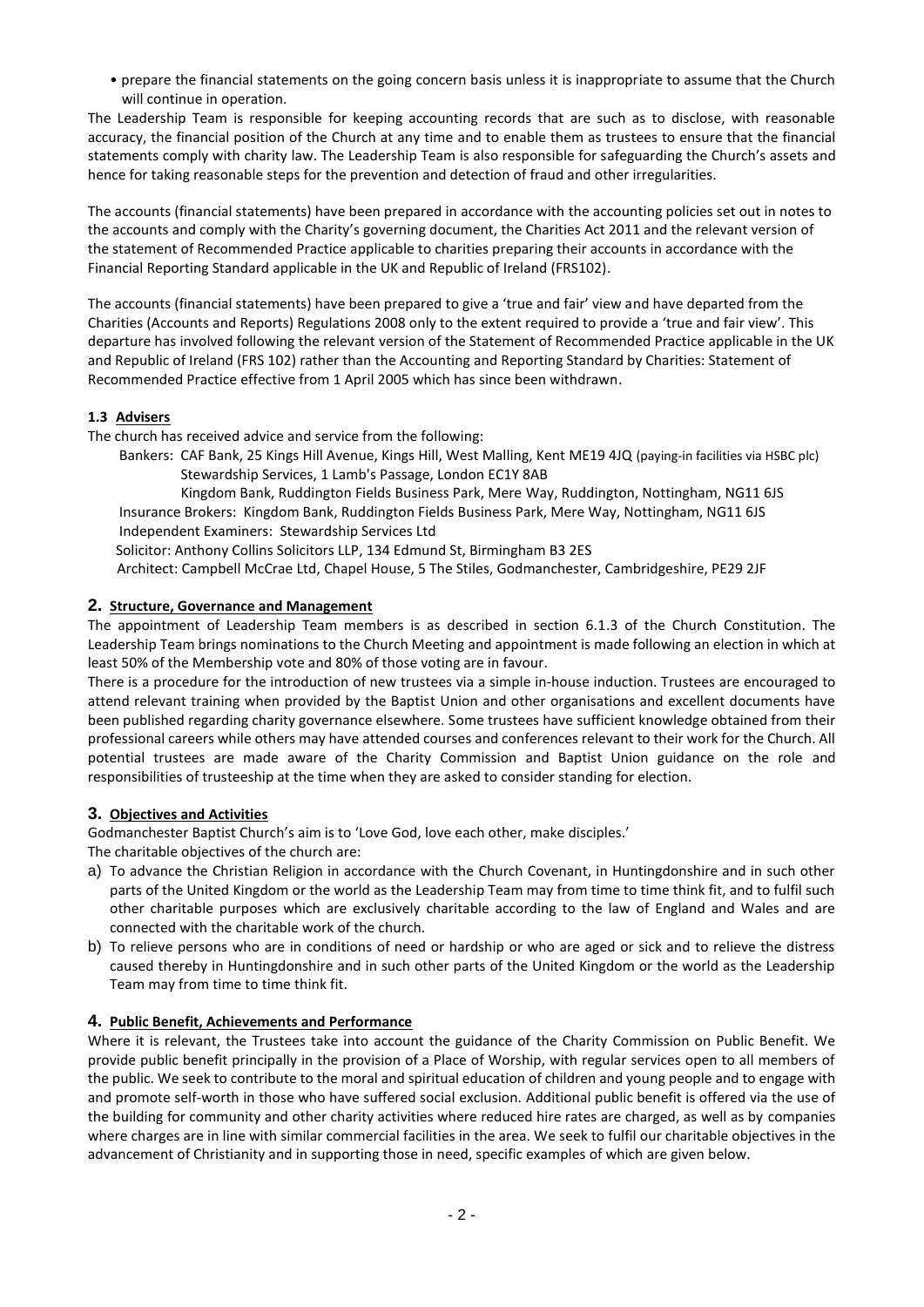# **4.1 Objective: to advance the Christian Religion in accordance with the Church Covenant**

Trying to record "like for like" numbers between 2020 and previous years has been rendered pointless by the impact of the Covid pandemic imposed lockdowns and the other restrictions placed on regular activities. Instead of the usual commentary this section focuses on the provisions that continued or were introduced instead and their contribution to charitable objectives. Further commentary is available at our website with our annual review – https:\\godmanchesterbaptist.org

# **4.1.1 Among adults**

Our membership at the end of 2020 was 153 (two of whom are non-voting Associate Members).

Services on a Sunday morning and evening and the monthly "Songs of Praise" continued until late March. On short notice and with some technical improvisation on-line Sunday morning services were broadcast using YouTube. These improved during the year and were expanded to include Songs of Praise, with reported audiences to some of these services exceeding 1,000 "unique viewers", compared to around 250 adults worshiping with us in our regular "on premise" congregations.

Members of our Congregation have both offered technical assistance and also "spoken" virtually at services for other local churches. Local churches without provision have signposted their congregation to our service provision. DVD and CD recordings of services were made and posted or delivered to those without the technology to allow viewing of YouTube.

# **4.1.2 Among youth**

Youth groups were suspended during the lockdown but alternative provision was introduced using technology such as Zoom or Teams. Some limited outdoor provision was introduced when restrictions were lifted in the summer, however for the most part this age group embraced technology to remain connected.

We continued to financially support THRIVE Youthwork.

# **4.1.3 Among children**

Children's groups were suspended following the lockdown, however *Kids Kingdom* and *Furnace* moved to Zoom meetings. *Little Stars* and *Crèche* groups did not work using this medium however.

We continued to financially support the GenR8 team.

## **4.1.4 Beyond Godmanchester, in the U.K. and abroad**

We have maintained relationships with other churches in the Godmanchester and Huntingdon district, seeking to bear witness to Jesus Christ through sharing the provision of our online services to those who lack such capability.

We continued to support Medway Christian Fellowship in Huntingdon.

We continued to make financial contributions to Baptist Union Home Mission to support the work of the BU in resourcing UK churches. We continued to make financial contributions for overseas mission work.

# **4.2 Objective: to relieve persons who are in conditions of need or hardship**

The Covid pandemic has seen an enlargement of the provision of emotional, practical and spiritual [pastoral] support for those in our congregations and community who have needed such assistance. The sick, the aged and the infirm could not be visited but practical and emotional support was offered as Covid appropriate.

The Littlefoot Parents and Toddlers Club was suspended in March, but a "toy library" was introduced with support from a grant from Huntingdonshire District Council. Toys were lent and exchanged in a Covid safe manner for the benefit of our community. Together with those from other churches some of our members remained involved in the Cornerstone Pregnancy Crisis Centre, a confidential counselling service for pregnant women and their partners. Members who are involved with the work of Huntingdon Area Money Advice (HAMA) continued to offer this service using the telephone or online meeting technologies.

The "Tuesday Treat" coffee, cake, friendship and fellowship group was suspended in March.

"The Club", for people who share the experience of dealing with mental health issues in their lives, was suspended in March.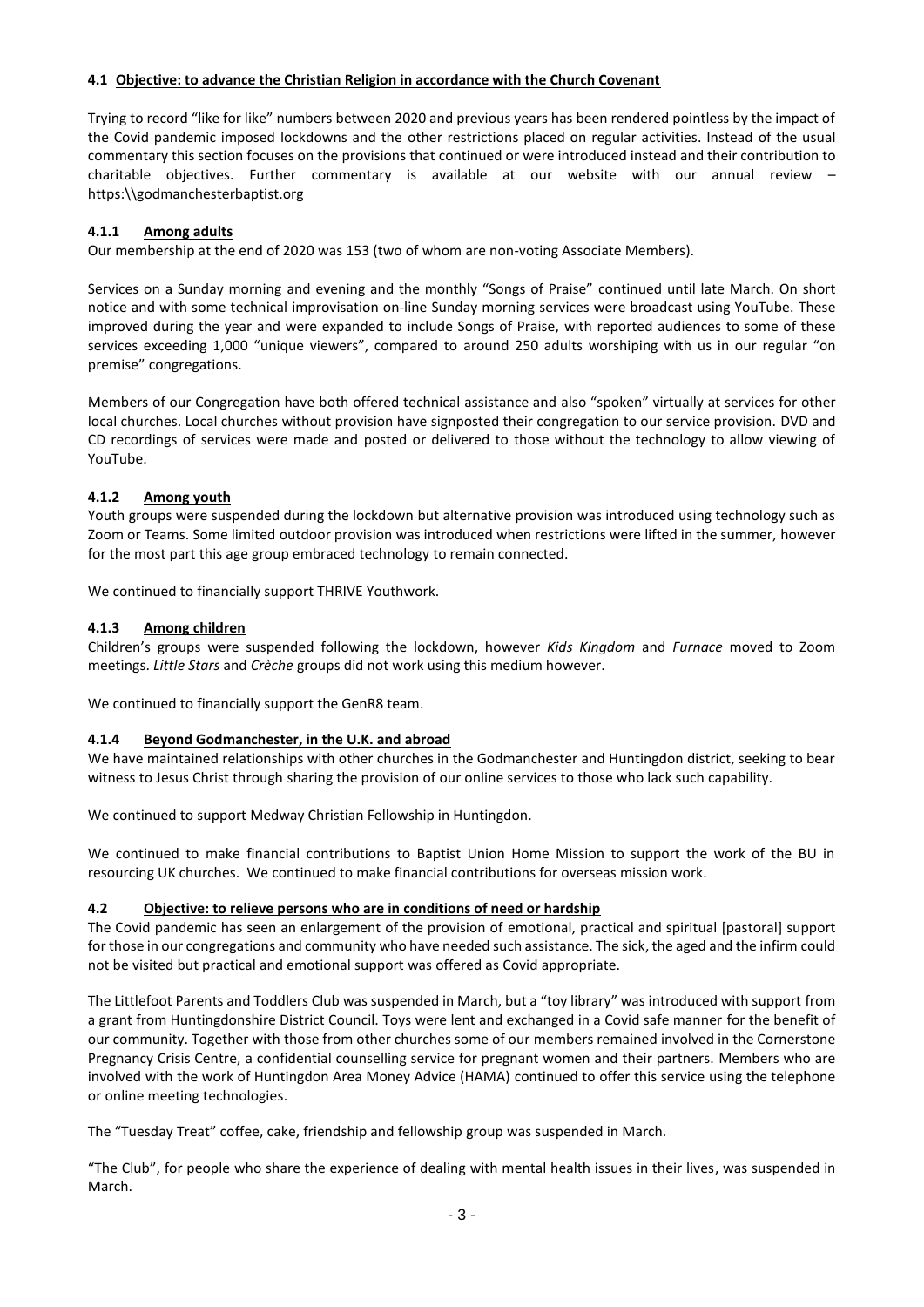Working in association with the Home Office, Hope Into Action and numerous other local bodies and organisations the project to resettle a Syrian Refugee family continued successfully, the project being ongoing into 2021.

The Covid-19 pandemic affected the way the FoodBank operated in 2020 but for at least three months following the start of lockdown the Foodbank seemed to become a beating heart of Godmanchester, with levels of generosity from the wider community that has been remarkable. A "Love Food Hate Waste" scheme, where very short date or on date food was donated by local supermarkets, augmented the foodbank provision to those in need.

During 2020 some 52,140 kg (42,331 kg in 2019) with an estimated value of around £90,743 (£74,079 in 2019) was distributed. The FoodBank fulfilled 1,255 vouchers (1,223 in 2019) and these helped to feed 1,866 adults and 1,319 children (1,842 adults and 1,160 children in 2019). The people assisted in this way live primarily in Huntingdon and Godmanchester. In 2020 they totalled some 70% of all vouchers fulfilled (68% in 2019) and the remainder live in surrounding towns and villages across the whole of the county of Huntingdonshire administrative area.

The Covid 19 pandemic and Lockdowns of 2020 had an effect on donors because schools, agencies, churches and businesses were closed or operating on reduced staffing but support from the local community was maintained at significant levels. Notable was a donation from Huntingdon Freeman for £15,000 at the start of the pandemic. There were 10 special 'Covid-19 Response' donations from Tesco which totalled 10,652 kg.

The total inbound food stock in 2020 was 62,161 kg (45,161 kg in 2019) and the excess of donations over distribution assisted greatly with the provision of Christmas Hampers and allowed the FoodBank to offer wide support to families through schools and other groups.

Harvest collections from 10 nursery, primary and secondary schools, 15 churches and a number of other organisations in the area brought in a collective donation of 2,975 kg (3,341 kg in 2019).

Our Permanent Collection Points at supermarkets and other retail outlets brought in almost 22,000 kg (24,000 kg in 2019) of food donated by local people. During the year the special supermarket collections at Tesco operated without the presence of volunteers because of Covid restrictions and the yield of food from these days was significantly reduced.

The Summer Holiday Scheme for families nominated by schools was carried out in two parts; collection of parcels from GBC by local families and distributions to families from schools in Huntingdon using bulk food delivery on these sites to make up parcels. This activity used 5,195 kg of food and supported in excess of 50 families compared to 2019 when 35 families were supported using 2,503 kg of food. This split allowed families in Huntingdon to be helped without their having to travel across the town to Godmanchester and back thus assisting with Covid security travel parameters. The referral from wards placed highly in the Indices of Deprivation was significant in this work despite the welcome extension of Free School Meal support by the Government following pressure from the Trussell Trust, other helping organisations and the football player Marcus Rashford.

In the week before Christmas, food hampers were distributed to nominated families across the county. The project involved transporting some 4,300 kg of food from the off-site store, collating, assembling and packing this into 180 hampers. A real community project that helped approximately the same numbers of adults and children as in 2019 (254 adults and at least 300 children) have a better Christmas than they might have expected.

We have continued to support financially the work of agencies seeking to relieve hardship abroad, including the work of the Anglo-Indian Concern in Chennai, India; The Rehoboth Children's Homes in the Philippines; Kathryn Thompson (working at Rehoboth to provide educational support); Mission Direct working around the world; Cambodia Action; and another organisation working in Central Asia. Previously, members of the Fellowship have made short trips to these locations, however that was not possible in 2020.

Many of the uses of our premises were cancelled from March 2020. Limited, sporadic bursts of use were possible in the summer, however the usual provision to local community and other groups providing services to the local community have not been possible.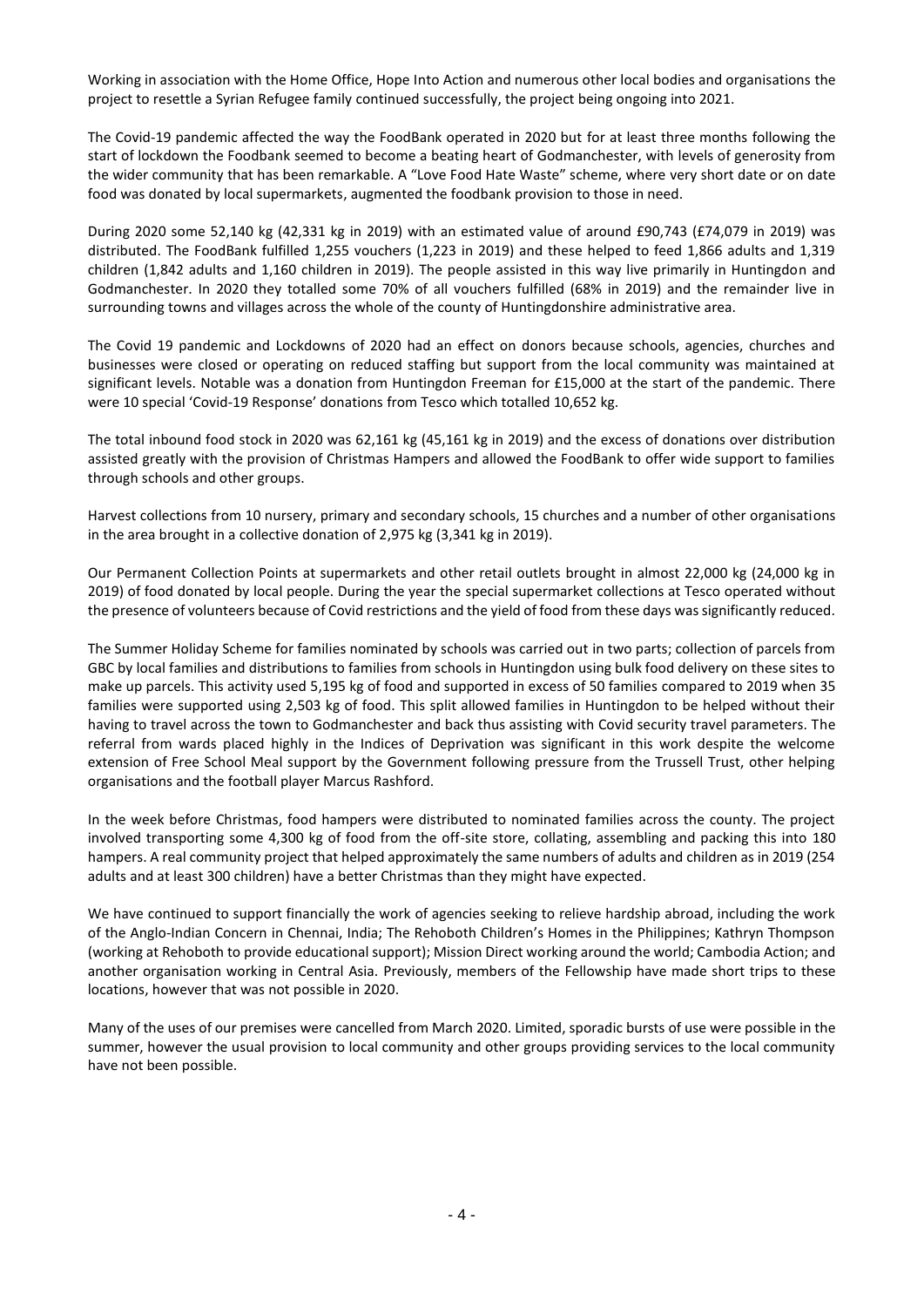# **5. Financial Review**

# **5.1 Change in accounting policy**

In previous years the reports have not include a value for the food stock donated as it was not possible to ascertain a reliable estimate of the value of the incoming goods to Foodbank in accordance with the exemption under the SORP. Following the large increase in food stock received and distributed in 2020 (due to the Covid demand surge) and the increasing use by other Foodbanks of the Trussell Trust figure of £1.75 per KG as a reliable estimate of the value of food donated when making financial reporting statements, the charity trustees have now amended its accounting policy to record food donated to the Foodbank at the £1.75 estimate. No value is given to the Love Food Hate Waste food stocks as these would otherwise have been disposed of by the retailer and are deemed to have no value. The £1.75 is based on estimates by Tesco of the value of a typical food parcel based on its own branded goods at retail price.

The comparatives presented in these accounts have been re-stated using this basis and a summary of the impact on the results is shown below :

| Impact of change in accounting policy                                       |         |         |
|-----------------------------------------------------------------------------|---------|---------|
|                                                                             | 2020    | 2019    |
| Income (Foodbank restricted fund)                                           | 102,372 | 73,880  |
| Activities in furtherance of the Charity's<br>objectives (restricted funds) | 88,176  | 70,033  |
| Impact on net income (Foodbank restricted<br>Fund)                          | 14,197  | 3,847   |
| Opening reserves                                                            | 597,920 | 564,698 |
| Prior year adjustment                                                       | 14,347  | 10,500  |
| Restated opening reserves                                                   | 612,267 | 575,198 |
| Income for the year                                                         | 79,081  | 37,069  |
| Net assets                                                                  | 691,348 | 612,267 |

For more information please see note 11.

## **5.2 Summary of the Financial Year**

In March 2020 an emergency budget was drawn up to consider a number of possible financial outcomes of the pandemic, including a "worst case scenario". The eventual general fund outcome of 2020 was better than was hoped, assisted by the interregnum and resulting pastoral salary saving. General fund income was higher than anticipated, despite the loss of income from the hiring out of premises, while expenditure was below expected levels leaving a surplus.

Of the restricted accounts Foodbank saw a remarkable surge in generosity from individuals, companies and the community at large as lockdown was instigated. This continued, albeit at a reduced level, throughout the financial year and has resulted in a higher incoming resources figure than in 2019.

The total incoming resources of the Church in 2020, as shown on the Statement of Financial Activities (SOFA), was £414,554 compared to restated £375,385 in 2019.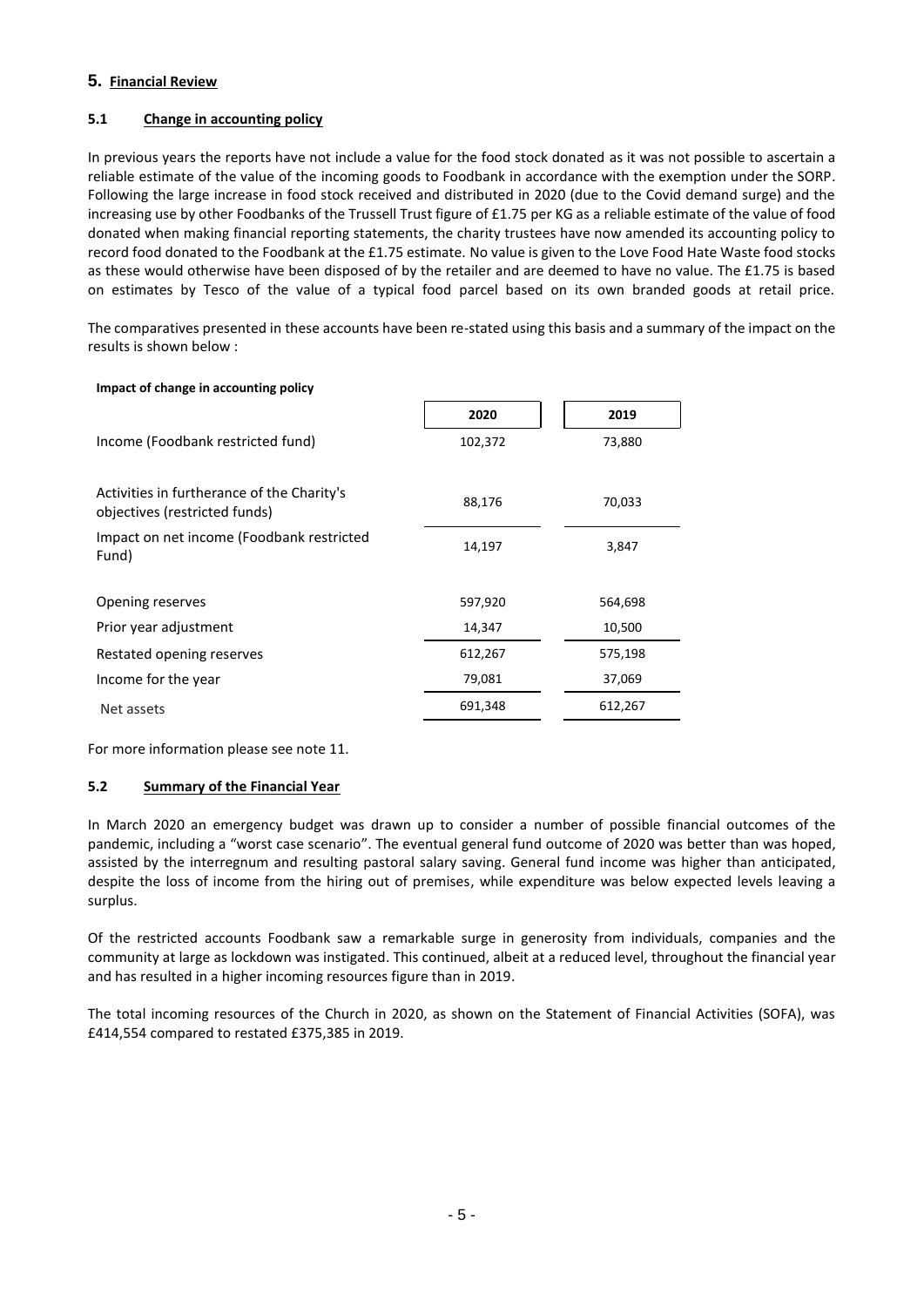|                                 | Unrestricted | Designated   | <b>Restricted</b> |                    | <b>Total Funds</b> |
|---------------------------------|--------------|--------------|-------------------|--------------------|--------------------|
|                                 | <b>Funds</b> | <b>Funds</b> | <b>Funds</b>      | <b>Total Funds</b> | Restated           |
|                                 |              | 2020         |                   |                    | 2019               |
|                                 |              |              |                   |                    |                    |
| Income from:                    |              |              |                   |                    |                    |
| Donations and legacies          | £193,231     | £6,597       | £205,424          | £405,252           | £346,145           |
| Charitable activities           | £33          | £3,397       | ۰.                | £3,430             | £14,256            |
| Investment income               | £143         |              |                   | £143               | £206               |
| Activities for generating funds | £92          |              |                   | £92                |                    |
| Other                           | £14          | £5,623       | -                 | £5,637             | £14,778            |
|                                 |              |              |                   |                    |                    |
| <b>Total income</b>             | £193,513     | £15,617      | £205.424          | £414.554           | £375,385           |

The General Fund has seen a decrease in donated income compared to 2019, however overall income has increased due to the donations to the restricted fund Foodbank.

Total expenditure during the year was £335,473 (of which £33,898 is depreciation) compared to restated £338,316 in 2019. Total expenditure in a financial sense fell due to the postponed activities due to the Covid impact, however expenditure increased due to the increased distribution of food.

The total financial value of the Church has increased to £691,348 up from £612,267 (restated).

Godmanchester Baptist Church continues to be dependent largely on the generosity of its members for its income. The Trustees therefore manage the main financial risk that its income is not guaranteed.

Further details and analysis can be found in the Notes to the accounts which follow.

## **5.3 Policies for reserves, investment and gifts**

The Reserves policy is to aim to ensure that an amount equal to six months of salary payments is available for use at short notice. This figure excludes any salaries that are paid from a specific source of funding.

Short notice means the full funds can be accessed within 14 days (ignoring any interest penalties this may incur). The type of accounts that may contain the funds include petty cash, current accounts or deposit accounts. At 31 December the reserves figure within the General fund was £86,302 (£540,849 including all designated funds) compared to £119,681 in 2019. The reserves target for the General Fund was set at £60,000 for 2020. This level represents around 6 month's salary on a full staff complement.

Cash not needed for immediate operating costs is split between an instant access Deposit Account with Stewardship and a 60-day notice account with Kingdom Bank. No fixed term investments or equity-based investments are made.

Small gifts are made to individuals or organisations in sympathy with our charitable objectives on application to the Leadership Team and a policy of a maximum of 50% support is usually applied. The Leadership Team aim to give away 15% of the General Fund donated income budget to other charities and individuals involved in charitable work. This figure is set against the budget at the beginning of the year and is based upon the estimated income levels, which means that the budgeted figure often fails to meet the actual income in the year - in 2020 this was set at £32,415 which is greater than the targeted 15%.

Gifts for the support of individuals and organisations are accounted for on the basis of the support agreed by the Leadership Team relating to that financial year (illustrated by Note 5).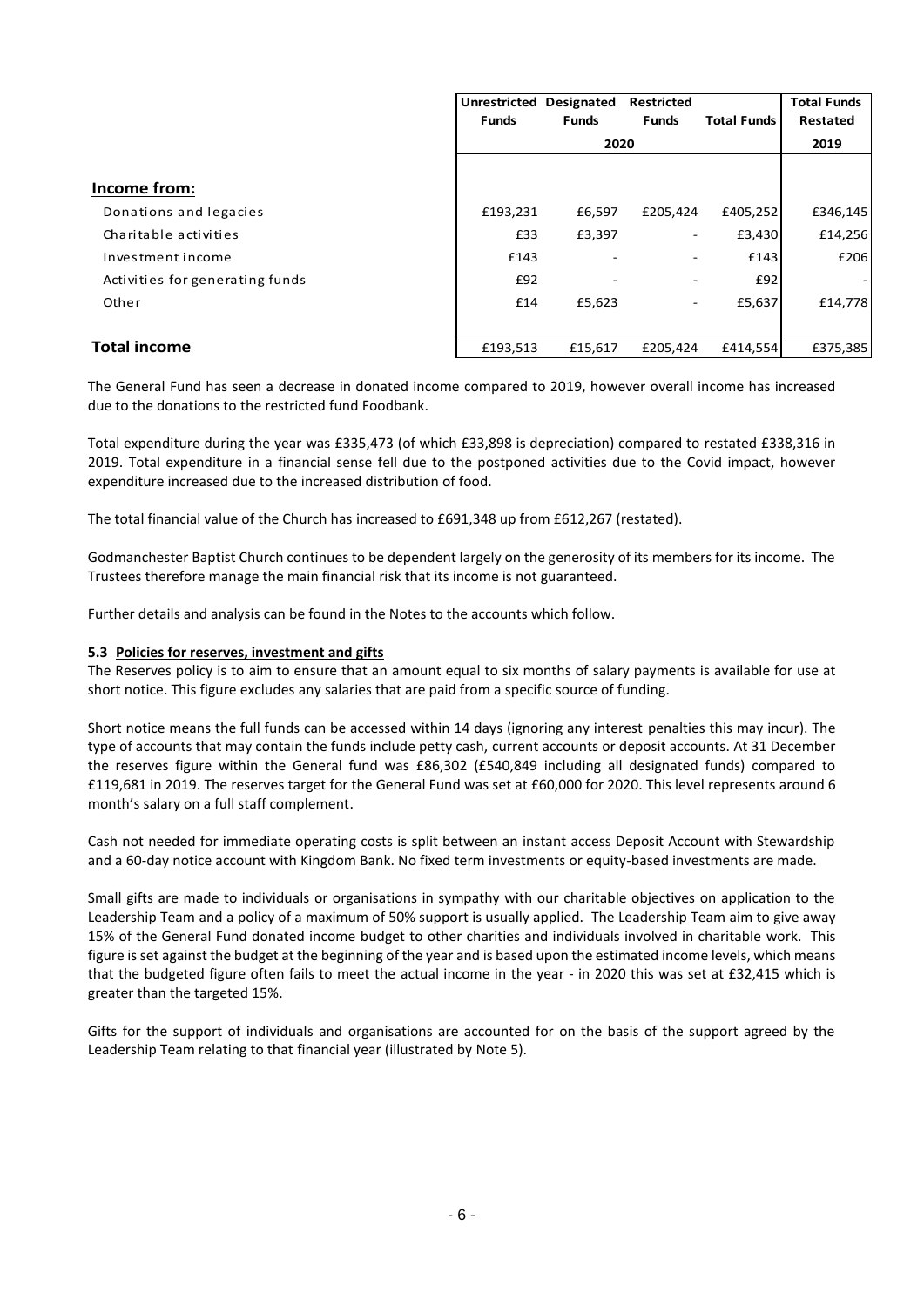# **6. Plans for the future**

On 1 January 2021 the activities and assets and liabilities of the charity were transferred to a new charitable incorporated organisation Godmanchester Baptist Church registered with the Charity Commission with the charity number 1188171. The intention is for the previous unincorporated trust to be wound up. The Church under the new legal structure will continue with its mission and objectives.

Godmanchester Baptist Church continued in interregnum during 2020 as while Daniel Beckett was appointed to Lead Pastor a vacancy remained for an Associate Pastor. We remain a multi-congregational, worshipping community with a focus on small groups. During 2021 the church will continue to focus on being at the heart of the local community as well as responding to the growth we have seen in church life in the recent past.

During 2020 we had to adapt to the Covid-19 pandemic which meant we had to change our plans. Even though we weren't able to meet for most of the year we stayed connected with church members and contacts in a variety of ways including newsletters and regular deliveries of gift packages alongside a weekly worship service broadcast on our YouTube channel.

Through the year we continued fundraising for the second phase of the Oikodom project and hopefully will be able to start the building work in 2021 and finish it before the year ends.

Through 2021 we will start up activities as Covid restrictions allow making sure we prioritise staying connected with each other and bringing God's kingdom to our community. We will continue with some of the activities that we were involved with pre-pandemic and also look for new opportunities to meet the needs of people as we re-emerge from lockdown.

# **Signed on behalf of the Leadership Team**

Signed:

*Daniel Beckett Brett Mickelburgh*

Date: 6<sup>th</sup> December 2021

Daniel Beckett (Lead Pastor) Brett Mickelburgh (Treasurer)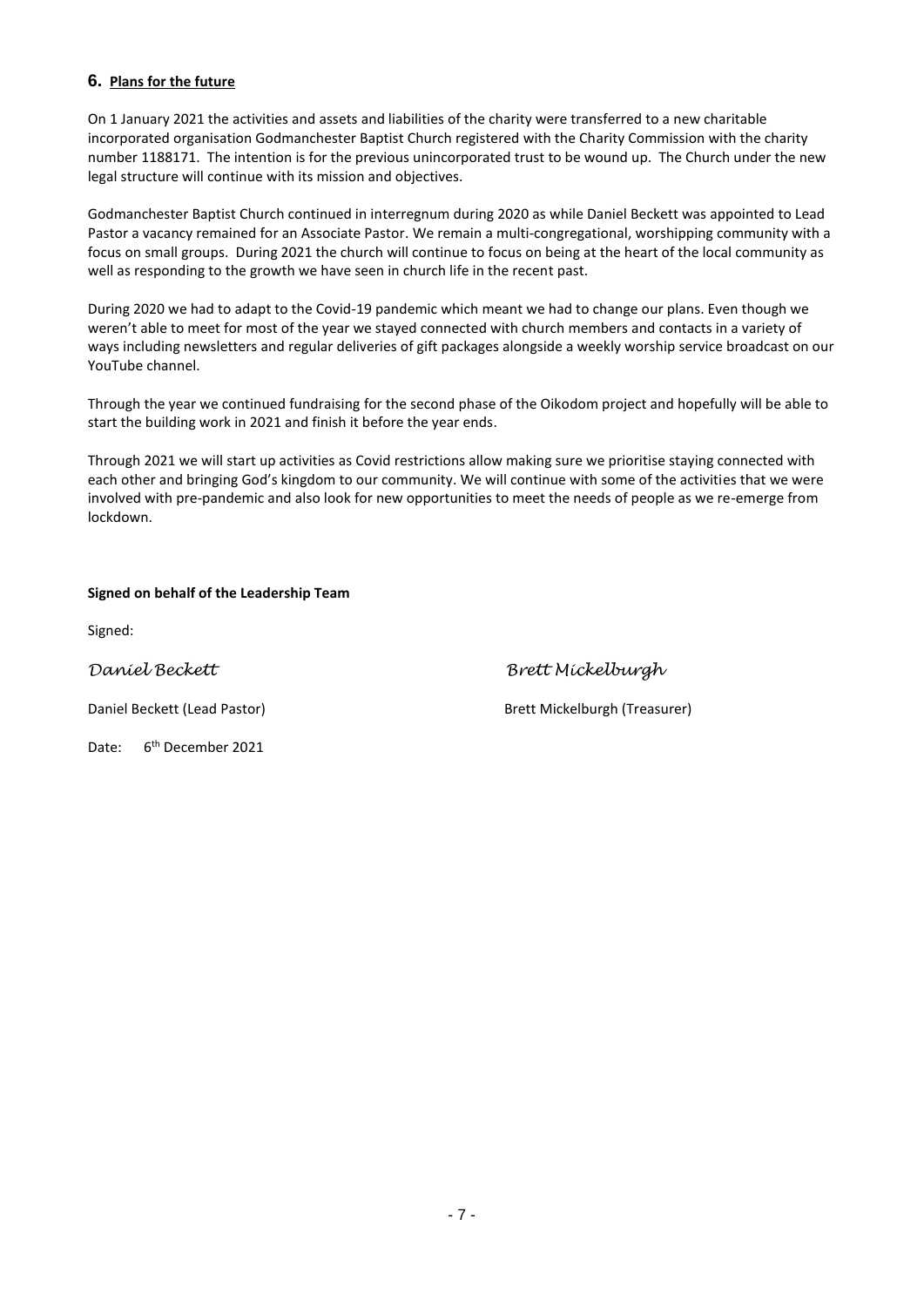|                                                  |                | Unrestricted Designated |                          | <b>Restricted</b> |                    | <b>Total Funds</b> |
|--------------------------------------------------|----------------|-------------------------|--------------------------|-------------------|--------------------|--------------------|
|                                                  | <b>Notes</b>   | <b>Funds</b>            | <b>Funds</b>             | <b>Funds</b>      | <b>Total Funds</b> | <b>Restated</b>    |
|                                                  |                |                         | 2020                     |                   |                    | 2019               |
| Income from:                                     |                |                         |                          |                   |                    |                    |
| Donations and legacies                           | $\overline{2}$ | £193,231                | £6,597                   | £205,424          | £405,252           | £346,145           |
| Charitable activities                            |                | £33                     | £3,397                   |                   | £3,430             | £14,256            |
| Investment income                                |                | £143                    |                          |                   | £143               | £206               |
| Activities for generating funds                  |                | £92                     |                          |                   | £92                |                    |
| Other                                            |                | £14                     | £5,623                   |                   | £5,637             | £14,778            |
| <b>Total income</b>                              |                | £193,513                | £15,617                  | £205,424          | £414,554           | £375,385           |
| Expenditure on:                                  |                |                         |                          |                   |                    |                    |
| Raising funds                                    | 3              |                         | £362                     |                   | £362               | £2,629             |
| Charitable activities:                           |                |                         |                          |                   |                    |                    |
| Gifts                                            | 3, 4           | £36,891                 | $\overline{\phantom{m}}$ | £3,179            | £40,070            | £38,904            |
| Activities in futherance of the charity's object | 3              | £54,183                 | £20,406                  | £106,180          | £180,769           | £190,880           |
| <b>Support Costs</b>                             | 3              | £23,036                 | £40,260                  | £3,407            | £66,703            | £64,556            |
| Expenditure on managing/administering the        | 3              | £47,057                 | £88                      | £424              | £47,569            | £41,347            |
|                                                  |                |                         |                          |                   |                    |                    |
| <b>Total expenditure</b>                         |                | £161,167                | £61,116                  | £113,190          | £335,473           | £338,316           |
| Net Income/(expenditure)                         |                | £32,346                 | (E45, 499)               | £92,234           | £79,081            | £37,069            |
| Gross transfers between Funds - in               |                | £1,438                  | £69,858                  | £88               | £71,384            | £9,265             |
| Gross transfers between Funds - out              |                | (E67, 163)              | (E3, 209)                | (f1,012)          | (E71, 384)         | (E9, 265)          |
| <b>Net movements in Funds</b>                    |                | (E33, 379)              | £21,150                  | £91,310           | £79,081            | £37,069            |
| <b>Reconciliation of Funds:</b>                  |                |                         |                          |                   |                    |                    |
| <b>Balances brought forward</b>                  | 11             | £119,681                | £433,397                 | £59,189           | £612,267           | £575,198           |
| <b>Balances carried forward</b>                  | 14             | £86,302                 | £454,547                 | £150,499          | £691,348           | £612,267           |
|                                                  |                |                         |                          |                   |                    |                    |

All of the charity's activities derive from continuing operations during the above two periods.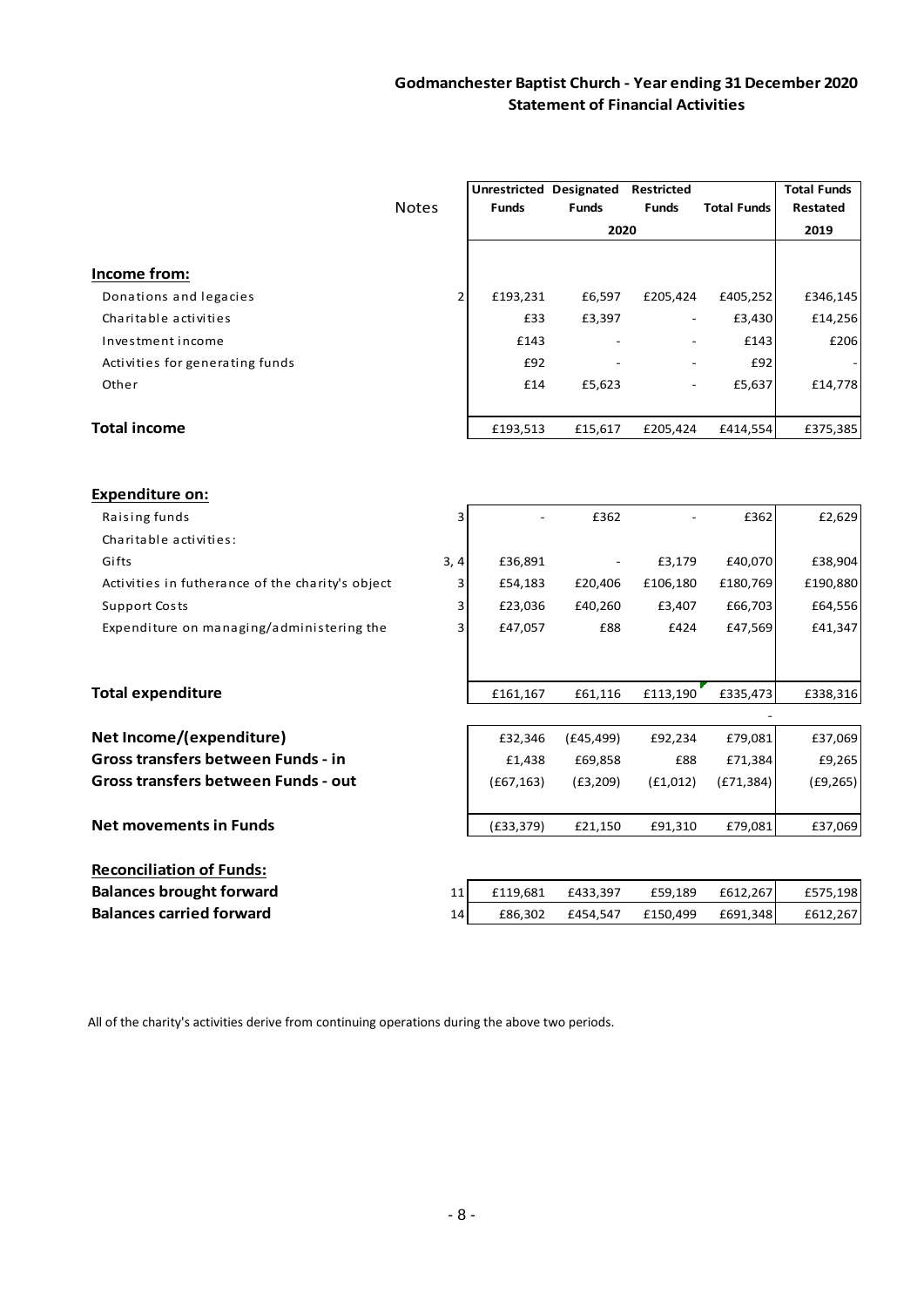## **Balance Sheet**

31st December 2020

|                                                | <b>Notes</b> |           | 2020      |           | 2019<br><b>Restated</b> |
|------------------------------------------------|--------------|-----------|-----------|-----------|-------------------------|
| <b>Fixed assets</b>                            |              |           |           |           |                         |
| <b>Tangible fixed assets</b>                   |              |           |           |           |                         |
| East Chadley Lane premises                     | 6            | £378,068  |           | £406,499  |                         |
| Equipment for Charity Use                      | 6            | £6,013    |           | £8,103    |                         |
|                                                |              |           | £384,081  |           | £414,602                |
| <b>Current assets</b>                          |              |           |           |           |                         |
| Debtors due - Inland Revenue                   |              | £20,091   |           | £18,578   |                         |
| Income due - other                             |              | £129      |           |           |                         |
| Prepayments                                    |              | £9,195    |           | £1,405    |                         |
| Foodbank stocks held for redistribution)       | 11           | £28,543   |           | £14,347   |                         |
|                                                |              | £57,958   |           | £34,330   |                         |
| Cash at bank and in hand                       |              |           |           |           |                         |
| Current account                                |              | £165,350  |           | £123,446  |                         |
| Deposit accounts                               |              | £90,413   |           | £42,269   |                         |
| Petty cash                                     |              | £168      |           | £305      |                         |
|                                                |              | £255,931  |           | £166,020  |                         |
| <b>Total current assets</b>                    |              |           | £313,889  |           | £200,350                |
| <b>Liabilities</b>                             |              |           |           |           |                         |
| Creditors: amounts falling due within one year |              |           |           |           |                         |
| Accrued expenses (unpaid bills)                |              | (E6, 622) |           | (E2, 685) |                         |
| <b>Total current liabilities</b>               |              |           | (E6, 622) |           | (E2,685)                |
|                                                |              |           |           |           |                         |
| Net current assets                             |              |           | £307,267  |           | £197,665                |
|                                                |              |           |           |           |                         |
| Net assets                                     | 15           |           | £691,348  |           | £612,267                |
|                                                |              |           |           |           |                         |
| <b>Represented by Funds</b>                    |              |           |           |           |                         |
| Undesignated                                   | 14           |           | £86,302   |           | £119,681                |
| Designated                                     | 14           |           | £454,547  |           | £433,397                |
| Restricted                                     | 14           |           | £150,499  |           | £59,189                 |
|                                                |              |           | £691,348  |           | £612,267                |

The financial statements on pages 8 -23 were approved by the Trustees and authorised for issue on 6 th December 2021and signed on their behalf by:

*Daniel Beckett Brett Mickelburgh*

…………………………………………………………. …………………………………………………………. Brett Mickelburgh (Trustee)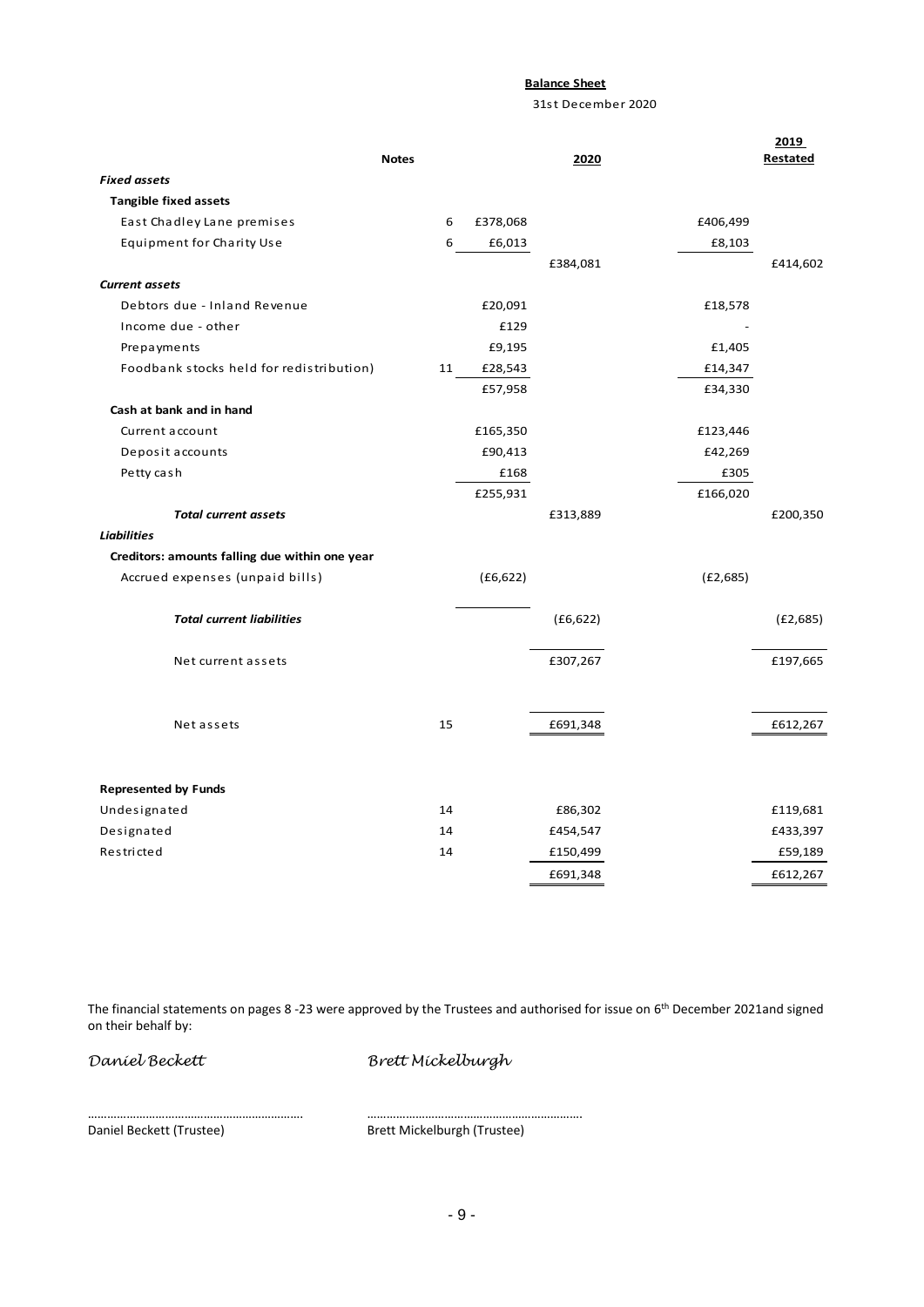#### **1. Accounting policies and basis of preparation**

## **Statement of compliance**

The accounts (financial statements) have been prepared in accordance with the relevant Statement of Recommended Practice: applicable to Charities preparing their accounts in accordance with the Financial Reporting Standard applicable in the UK and Republic of Ireland (FRS 102) and the Charities Act 2011 and UK Generally Accepted Practice. Details of the change in accounting policy are given in Note 11.

The accounts (financial statements) have been prepared to give a 'true and fair' view and have departed from the Charities (Accounts and Reports) Regulations 2008 only to the extent required to provide a 'true and fair view'. This departure has involved following the relevant version of the Statement of Recommended Practice applicable to charities preparing their accounts in accordance with the Financial Reporting Standard applicable in the UK and Republic of Ireland (FRS 102) rather than the Accounting and Reporting by Charities: Statement of Recommended Practice effective from 1 April 2005 which has since been withdrawn

#### **Basis of preparation**

Godmanchester Baptist Church meets the definition of a public benefit entity under FRS 102. Assets and liabilities are initially recognised at historical cost or transaction value unless otherwise stated in the relevant accounting policy notes.

#### **Exemption from preparing a cash flow statement**

The charity opted to early adopt Bulletin 1 published on 2 February 2016 and have therefore not included a cash flow statement in these financial statements.

#### **Going concern**

The charity has obtained approval to convert to a charitable incorporated organisation (CIO) on 1 January 2021. Legally, the conversion process results in the formation of a new entity (the CIO), the transfer of the existing assets and activities and the subsequent linking of the existing charity with the CIO. As a consequence, the continuing activities of the charity will cease as at the date of conversion albeit the activities of the charity itself will continue as part of the CIO. As a consequence of the cessation of activities, this charity is therefore no longer considered to be a going concern. These financial statements have therefore been prepared on a basis other than that of a going concern. However, after reviewing the CIO's forecasts and projections, the Trustees have a reasonable expectation that the CIO has adequate resources to continue in operational existence for the foreseeable future. This incorporation event has therefore not resulted in any significant change to the presentation, classification or valuation of the related assets and liabilities. In making this assessment, the trustees have considered the impact of Covid-19. The trustees consider that there are no material uncertainties about the charity's ability to continue as a going concern within that new legal framework.

#### **Income**

Voluntary income including donations, gifts, legacies and grants that provide core funding or are of a general nature is recognised when the charity has entitlement to the income, it is probable that the income will be received and the amount can be measured with sufficient reliability.

#### Volunteers and donated goods and services:

The value of services provided by volunteers is not incorporated into these financial statements.

Where goods or services are provided to the charity as a donation that would normally be purchased from suppliers, this contribution is included in the financial statements at an estimate based on the value of the contribution to the charity.

Goods donated and held as stock for distribution by the foodbank, primarily food items are recognised as incoming resources within voluntary income when received and as stock an equivalent amount is included as resources expended when stock is distributed. Foodbank stocks and donations are valued at £1.75kg (based on the estimates provided by the Trussell Trust from Tesco). The value of food donated for the Love Food Haste Waste project has not been included as due to the nature of these stocks which would otherwise be disposed of by the retailers there is no inherent value.

## **Investment income**

Interest is recognised in accordance with the terms of the fixed rate agreement for fixed rate accounts.

#### **Expenditure**

All expenditure is recognised once there is a legal or constructive obligation to that expenditure, it is probable settlement is required and the amount can be measured reliably. All costs are allocated to the applicable expenditure heading that aggregate similar costs to that category. Irrecoverable VAT is charged against the category of resources expended for which it was incurred. The charity is reliant on volunteers. In accordance with the SORP, the value of the services of volunteers has not been recognised in the accounts

## **Gifts**

The Charity makes gifts to various organisations and individuals in order to further the Charitable Objectives of the Church. Gifts are accounted for when either the recipient has a reasonable expectation that they will receive a gift and the trustees have agreed to pay the gift without condition, or the recipient has a reasonable expectation that they will receive a gift and any condition attaching to the gift is outside the control of the Charity. Details of gifts made are given at note 5.

## **Other costs**

Other costs represent the costs of running the building and Church activities. Due to the nature of the organisation it is not possible to allocate out separately the costs of governance as some of this is provided by volunteers at no cost to the organisation.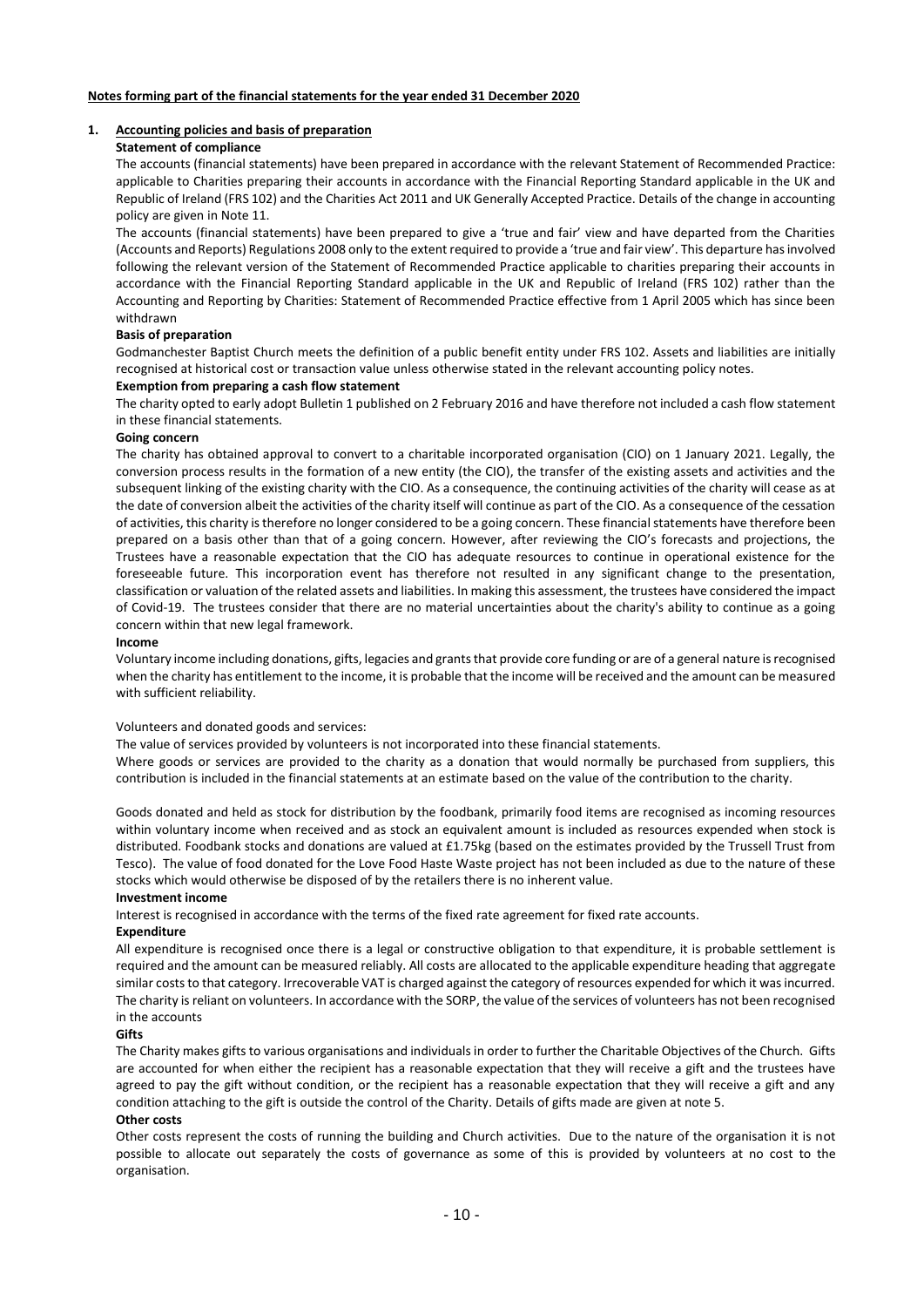## **1. Accounting policies and basis of preparation (continued)**

## **Pension Costs**

Employees of the charity are entitled to join a defined contribution money purchase scheme. The charity contribution is restricted to the contributions shown in Note 8.

## **Taxation**

The charity is considered to pass the tests set out in Paragraph 1 Schedule 6 of the Finance Act 2010 and therefore it meets the definition of a charitable company for UK corporation tax purposes. Accordingly, the charity is potentially exempt from taxation in respect of income or capital gains received within categories covered by Chapter 3 Part 11 of the Corporation Tax Act 2010 or Section 256 of the Taxation of Chargeable Gains Act 1992, to the extent that such income or gains are applied exclusively to charitable purposes.

## **Fixed assets**

Fixed assets are held at historic cost. Capital assets are generally regarded as those with a purchase value of more than £500 and an expected life of 3 years or more. The cost of significant building development work is treated as an increase to the value of the property and depreciated accordingly. The components of the building work for Oikodom were identified and appropriate rates attributed to each component.

The site in East Chadley Lane is wholly owned by the Church. The East Chadley Lane property was purchased in 1990 and has been depreciated on our purchase price (a valuation during 2010 suggested a price range in the same order as the then depreciated value).

Since the building is not held for commercial purposes it is held at depreciated cost.

Depreciation is provided on capital assets on a straight line basis based on the estimated useful life of those fixed assets and their anticipated residual value.

Depreciation rates are: -

Buildings and new major building work 2% per annum,

Equipment and new minor building work between 10% and 33% (usually 20%) per annum.

Freehold land is not depreciated.

## **Cash and cash equivalents**

Cash and cash equivalents comprise cash in hand and cash deposits, and other short-term highly liquid investments that are readily convertible to a known amount of cash and are subject to an insignificant risk of change in value.

## **Fund structure**

Details of the fund structure is set out in Note 12.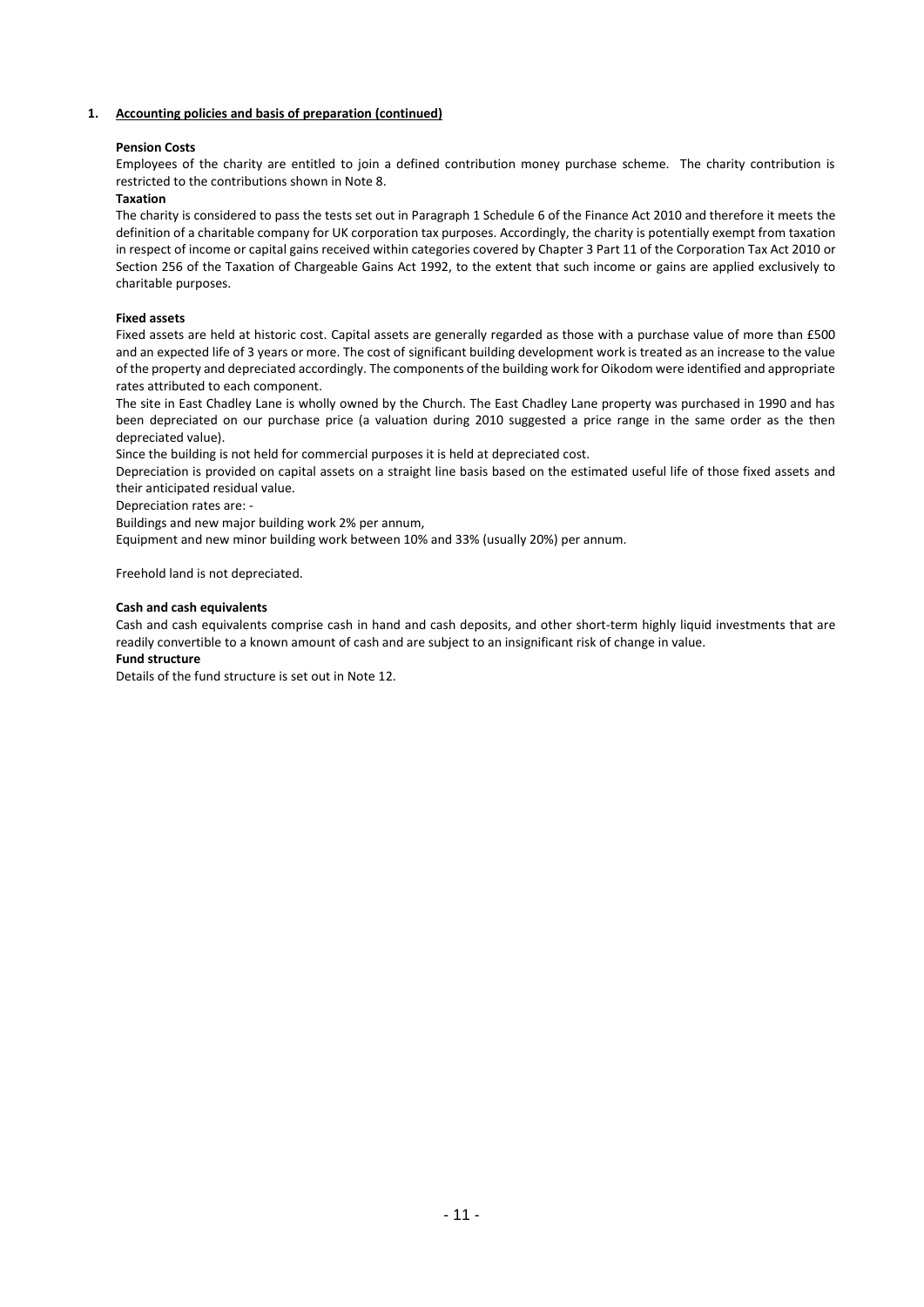# **2. Analysis of income**

The table below provides more analysis of donations and other income.

# **Analysis of income**

| <b>Alidiyals UI Illuullie</b> |                     |                   |                   |          |                                |
|-------------------------------|---------------------|-------------------|-------------------|----------|--------------------------------|
|                               | <b>Unrestricted</b> | <b>Designated</b> | <b>Restricted</b> |          |                                |
|                               | <b>Funds</b>        | <b>Funds</b>      | <b>Funds</b>      |          | <b>Total Funds Total Funds</b> |
|                               |                     | 2020              |                   |          | 2019                           |
| <b>Donations and legacies</b> |                     |                   |                   |          |                                |
| Regular income                | £147,416            |                   | £9,524            | £156,940 | £165,681                       |
| Irregular income              | £11,891             | £500              | £75,399           | £87,790  | £36,145                        |
| Gift aid - tax reclaimed      | £33,444             |                   | £7,526            | £40,970  | £39,587                        |
| Legacies                      |                     |                   |                   |          | £19,662                        |
| Grants                        | £420                | £5,444            | £10,603           | £16,467  | £7,175                         |
| Voluntary subscriptions       | £60                 | £653              |                   | £713     | £3,665                         |
| Donated Foodbank food         |                     |                   | £102,372          | £102,372 | £73,880                        |
| Value donated asset           |                     |                   |                   |          | £350                           |
|                               |                     |                   |                   |          |                                |
|                               | £193,231            | £6,597            | £205,424          | £405,252 | £346,145                       |
|                               |                     |                   |                   |          |                                |
| Other income                  |                     |                   |                   |          |                                |
| Income from sale of items     |                     | £487              |                   | £487     | £2,914                         |
| Income from use of premises   |                     | £5,136            |                   | £5,136   | £11,419                        |
| Other                         | £14                 |                   |                   | £14      | £445                           |
|                               |                     |                   |                   |          |                                |
|                               | £14                 | £5,623            |                   | £5,637   | £14,778                        |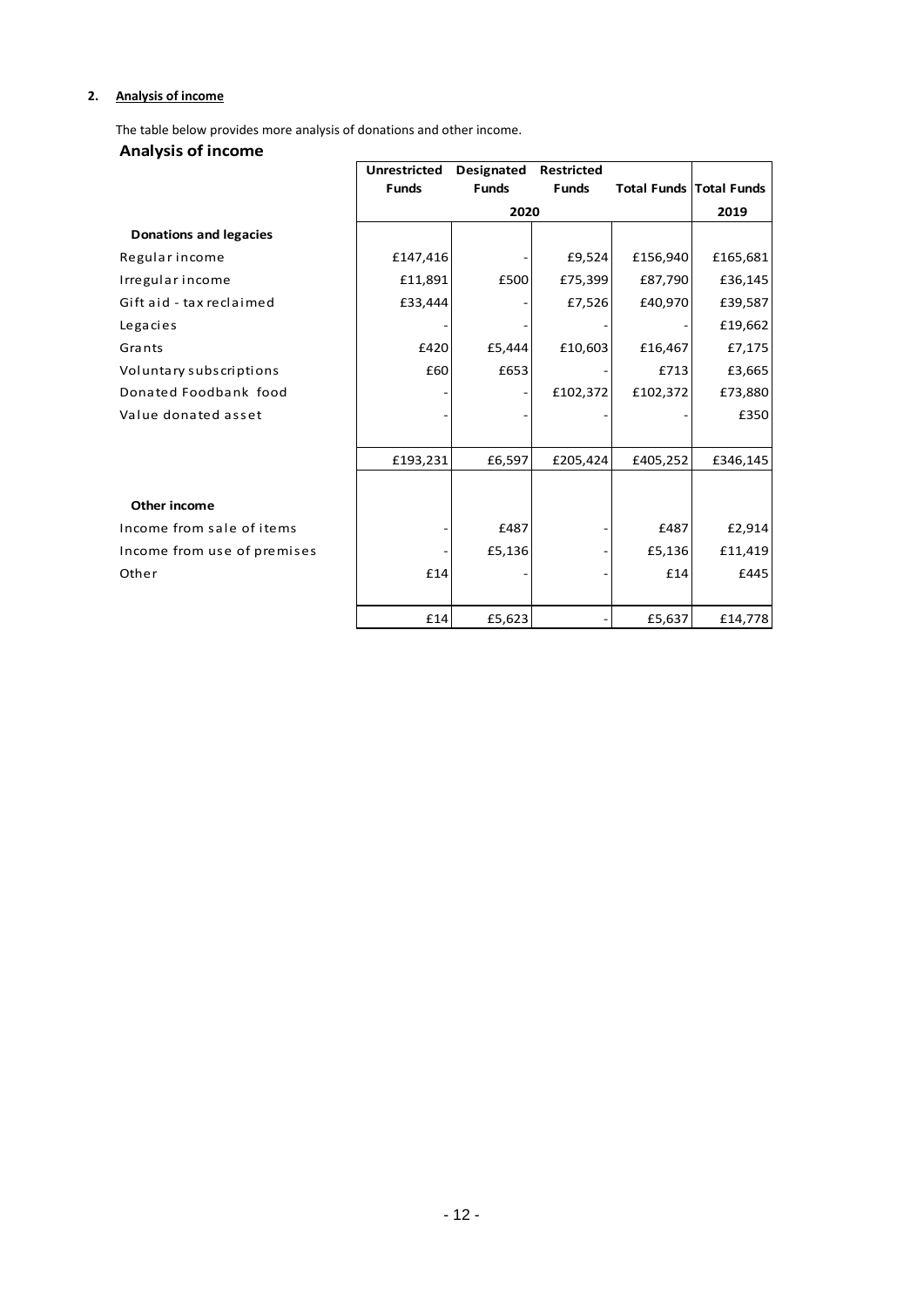|                                                   | Unrestricted | Designated               | Restricted               |                    | <b>Total Funds</b> |
|---------------------------------------------------|--------------|--------------------------|--------------------------|--------------------|--------------------|
|                                                   | Funds        | <b>Funds</b>             | <b>Funds</b>             | <b>Total Funds</b> | Restated           |
| <b>Expenditure on:</b>                            |              | 2020                     |                          |                    | 2019               |
| Raising funds:                                    |              |                          |                          |                    |                    |
| Purchase of items for resale                      |              | £362                     |                          | £362               | £2,629             |
| <b>Charitable activities:</b>                     |              |                          |                          |                    |                    |
| Gifts                                             | £36,891      |                          | £3,179                   | £40,070            | £38,904            |
| Activities in futherance of the charity's objects |              |                          |                          |                    |                    |
| Salary costs - Senior and Youth pastor            | £43,800      |                          |                          | £43,800            | £53,312            |
| Ministers' Expenses                               | £1,144       |                          |                          | £1,144             | £2,359             |
| Speakers' Expenses                                |              | £100                     | $\overline{\phantom{a}}$ | £100               | £932               |
| Volunteer Expenses                                | £304         | £132                     | £22                      | £458               |                    |
| Hospitality Expenses                              | £1,089       | £1,158                   | $\overline{\phantom{a}}$ | £2,247             | £5,740             |
| Free Literature purchase                          | £958         | £114                     | $\overline{\phantom{a}}$ | £1,072             | £1,049             |
| Training                                          | £1,218       |                          | $\overline{\phantom{a}}$ | £1,218             | £521               |
| Fees/subscriptions                                | £1,802       |                          | £25                      | £1,827             | £2,650             |
| Foodbank stock purchase and cost of stock given   |              | $\overline{\phantom{a}}$ | £91,759                  | £91,759            | £84,203            |
| Miscellaneous charitable activity expenditure     | £214         | £100                     | £5,711                   | £6,025             | £13,750            |
| Expenditure on events                             | £90          | £213                     |                          | £303               | £5,696             |
| Hire of facilities                                | £98          | £1,560                   | £6,472                   | £8,130             | £10,054            |
| Art and craft materials                           | £23          | £264                     | £16                      | £303               | £1,023             |
| Sundry item purchases                             | £3,243       | £2,665                   | £887                     | £6,795             | £2,278             |
| Hire of equipment                                 |              | £7,202                   | £831                     | £8,033             | £2,349             |
| Professional services                             | £200         | £6,898                   | £457                     | £7,555             | £4,965             |
|                                                   | £54,183      | £20,406                  | £106,180                 | £180,769           | £190,881           |
| Activities in futherance of the charity's objects |              |                          |                          |                    |                    |
| Cleaning - Salaries/cost of provision             | £7,485       |                          | $\overline{\phantom{a}}$ | £7,485             | £9,222             |
| Cleaning expenditure                              | £3,758       |                          | £73                      | £3,831             | £1,409             |
| Repairs and maintenance                           |              | £6,132                   | $\overline{\phantom{a}}$ | £6,132             | £5,565             |
| Utility bills                                     | £6,639       |                          | $\overline{\phantom{a}}$ | £6,639             | £10,504            |
| Insurance                                         | £1,984       | $\overline{\phantom{a}}$ | £32                      | £2,016             | £2,051             |
| Purchase of equipment                             | £3,170       | £230                     | £3,302                   | £6,702             | £3,892             |
| Depreciation                                      |              | £33,898                  |                          | £33,898            | £31,913            |
|                                                   | £23,036      | £40,260                  | £3,407                   | £66,703            | £64,556            |
| <b>Support Costs</b>                              |              |                          |                          |                    |                    |
| Salary costs - administration staff               | £37,118      |                          | $\overline{\phantom{a}}$ | £37,118            | £28,976            |
| Administration expenditure                        | £1,027       | £88                      | £424                     | £1,539             | £2,040             |
| Cost of photocopying                              | £2,473       |                          |                          | £2,473             | £2,932             |
| Telephone and internet cost                       | £4,215       |                          |                          | £4,215             | £3,753             |
| Training - adminstration and management           | £50          |                          |                          | £50                | £501               |
| Bank charges                                      | £60          |                          |                          | £60                | £108               |
| Legal and professional services                   | £2,114       |                          |                          | £2,114             | £3,037             |
|                                                   | £47,057      | £88                      | £424                     | £47,569            | £41,347            |
| <b>Total expenditure</b>                          | £161,167     | £61,116                  | £113,190                 | £335,473           | £338,317           |
|                                                   |              |                          |                          |                    |                    |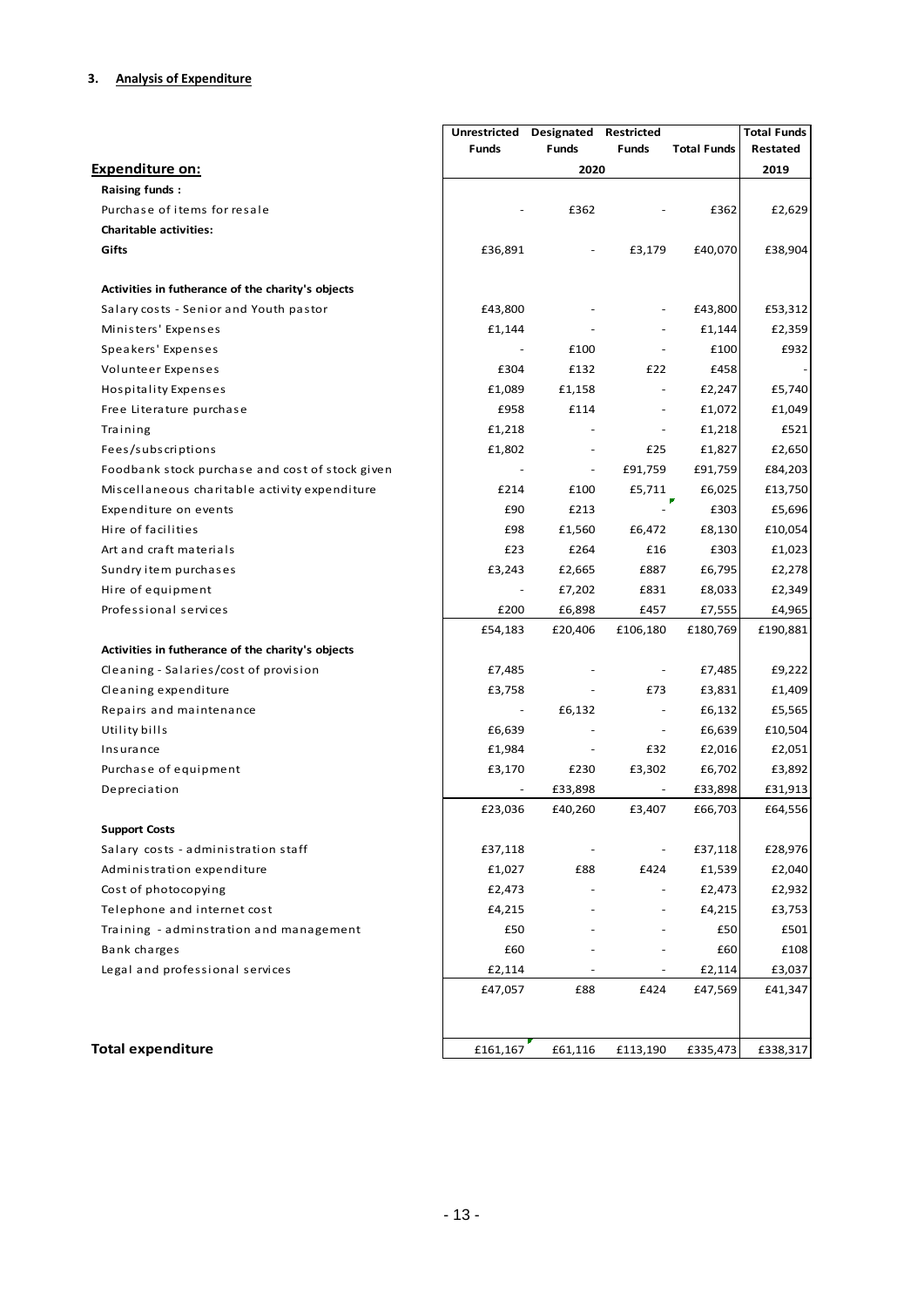## **4. Grants received**

Grants were received as follows,

| Fund                   | <b>Grant payer</b>                                        | 2020                     | 2019   |
|------------------------|-----------------------------------------------------------|--------------------------|--------|
| <b>Littlefoot Fund</b> |                                                           |                          |        |
|                        | Huntingdonshire District Council                          | £1,000                   | £-     |
|                        | Cambridgeshire County Council                             | £964                     | $f -$  |
|                        | Sensory Project Grant                                     | ٠                        | £750   |
| Oikodom                |                                                           |                          |        |
|                        | All Churches                                              | £5,300                   | $f -$  |
| <b>Events Fund</b>     |                                                           |                          |        |
|                        | Eastern Baptist Association towards Carols by Candlelight | £5,000                   | $f -$  |
| <b>FNP Fund</b>        |                                                           |                          |        |
|                        | <b>Cambridgeshire County Council</b>                      | £444                     | $f -$  |
| <b>Foodbank Fund</b>   |                                                           |                          |        |
|                        | Trussell Trust (Asda Grant for storage costs in 2019)     | $\overline{\phantom{0}}$ | £4,725 |
|                        | Asda grant for equipment                                  | £1,981                   |        |
|                        |                                                           |                          |        |
| <b>Refugee Project</b> | Cambridgeshire Council ESOL lessons                       | £1,233                   | £1,700 |
|                        | Hope Into Action                                          | £125                     |        |

# **5. Gifts made**

Out of the total of £40,070 of gifts made, £35,557 was given to organisations (marked with a 1 for home mission, a 2 for overseas mission, 3 for youth mission, 4 for relief of want, 5 for debt relief, 6 for solidarity payments) and £4,513 was given to individuals (marked with a ^).

General Fund gifts of £500 or greater were made to the following organisations

|                                                             | 2020   | 2019   |
|-------------------------------------------------------------|--------|--------|
| Baptist Union Home Mission Fund <sup>1</sup>                | £8,337 | £8,300 |
| Cambodia Action <sup>2</sup>                                | £836   | £1,000 |
| Rehoboth Children's Homes (Philippines) <sup>2</sup>        | £3,812 | £4,312 |
| Anglo-Indian Concern (Chennai India) <sup>2</sup>           | £3,812 | £3,812 |
| An organisation working in Central Asia <sup>2</sup>        | £4,470 | £4,470 |
| Mission Direct <sup>2</sup>                                 | £909   | £1,000 |
| Cornerstone Pregnancy Crisis Centre <sup>4</sup>            | £1,507 | £2,000 |
| $D$ -Caf <sup>1</sup>                                       | £1,008 | £1,008 |
| HAMA (Huntingdon Area Money Advice) <sup>5</sup>            | £1,507 | £1,500 |
| Gen $R83$                                                   | £807   | £800   |
| Thrive (Youth work) 3                                       | £1,650 | £2,000 |
| Winter Gardens Baptist Church Covid 19 support <sup>6</sup> | £500   | $f -$  |
| Sam Abramian (Coastal NWN) <sup>6</sup>                     | £500   | $f -$  |
| Mills Road Baptist Church Covid 19 support <sup>6</sup>     | £500   | $f -$  |
| Huntingdon Volunteer Centre <sup>4</sup>                    | £500   | $f -$  |
| Hope into Action <sup>1</sup>                               | £3,350 | £2,500 |
| CROPS <sup>3</sup>                                          | $f -$  | £500   |
| Higher (Cambs YFC) <sup>3</sup>                             | $f -$  | £1,000 |
| Open Doors <sup>2</sup>                                     | $f -$  | £500   |
| Church on the Street (Burnley) <sup>4</sup>                 | £500   | $f -$  |

#### Foodbank gifts of £500 or greater were made to the following organisations

|                          | 2020   | 2019           |
|--------------------------|--------|----------------|
| Snack Shack <sup>4</sup> | £1,000 | <b>T-</b><br>- |
| HAMA <sup>5</sup>        | £500   | -              |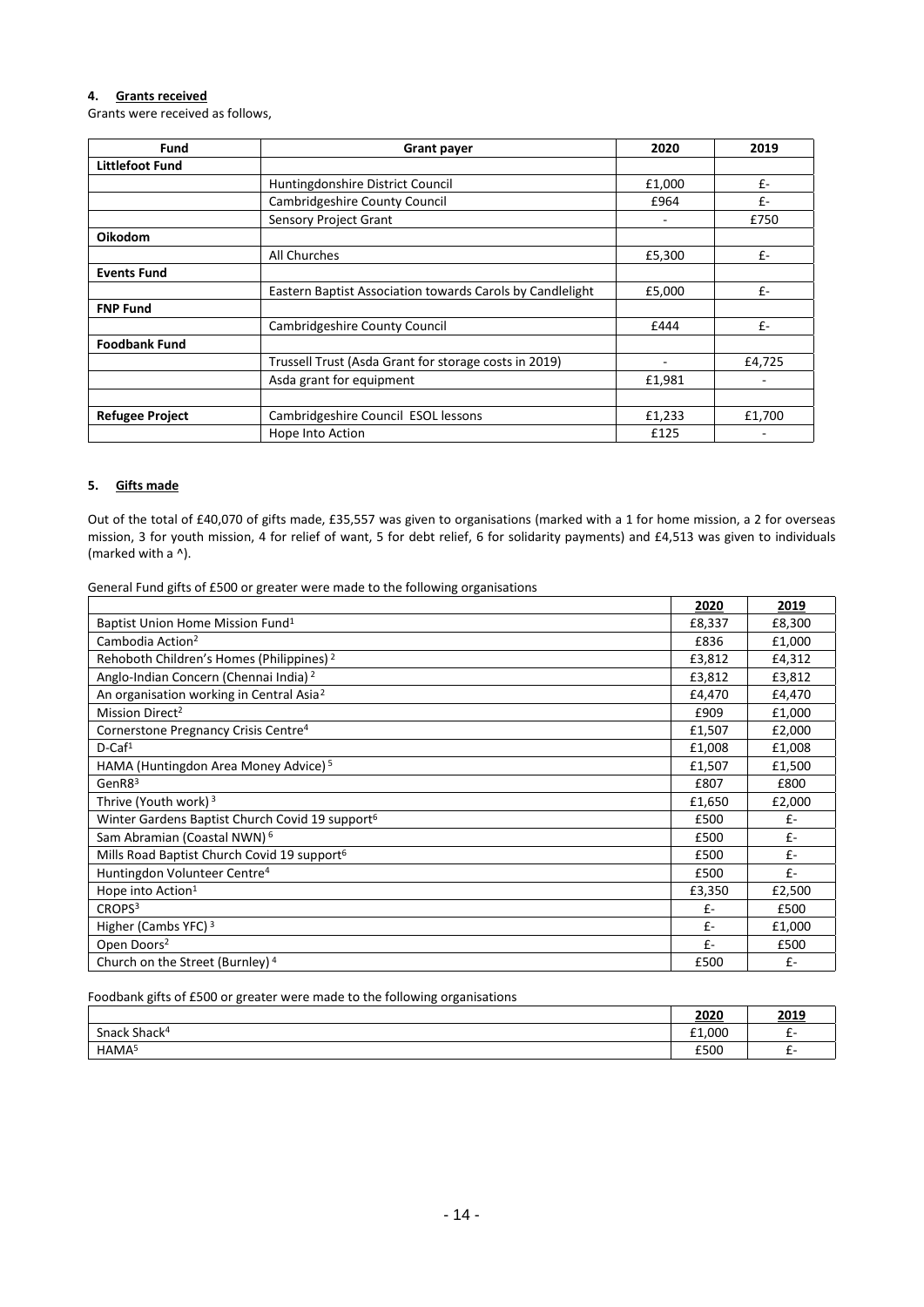## **5. Gifts made (continued)**

General Fund gifts of £500 or greater were made to the following individuals

| Kathryn<br>`hildren′<br>^Homes د<br><b>Thompson – working at Rehoboth</b> | ------<br>___ | $\sim$ |
|---------------------------------------------------------------------------|---------------|--------|
|                                                                           |               |        |

Foodbank Fund gifts of £500 or greater were made to the following individuals

| $\cdots$ |  |
|----------|--|
|          |  |

Approximately 52,140 kg of food (see note 11) has been distributed to those in emergency need by the Godmanchester Foodbank. Other support is provided through the encouragement fund through contributions towards the costs of attending events or providing other practical items.

Where a particular individual or organisation has been supported by the church for a number of years, strict compliance with the Charities Statement of Recommended Practice (SORP) may regard some arrangements as constituting constructive obligations such that future years' support should be accounted for as a liability. Whilst the support has no end date, the Leadership Team assess such gifts on an annual basis and are confident that those individuals and organisations would not view their support as an open ended obligation on the part of the church and therefore no such liability has been included in these accounts.

## **6. Fixed Assets**

The site in East Chadley Lane is wholly owned by the Church. The East Chadley Lane property was purchased in 1990 and has been depreciated on our purchase price (a valuation during 2010 suggested a price range in the same order as the then depreciated value). Since the building is not held for commercial purposes it Is held at depreciated cost.

Changes to Fixed Assets are:-

|                                          | <b>East Chadley</b> |           |                     |
|------------------------------------------|---------------------|-----------|---------------------|
|                                          | Lane                | Equipment | <b>Total assets</b> |
| Cost:                                    |                     |           |                     |
| Balance brought forward 1 January 2020   | £681,119            | £42,485   | £723,604            |
| <b>Additions</b>                         | £1,118              | £2,259    | £3,377              |
| Disposal                                 |                     |           |                     |
| Balance carried forward 31 December 2020 | £682,237            | £44,744   | £726,981            |
| <b>Depreciation</b>                      |                     |           |                     |
| Balance brought forward 1 January 2020   | £274,620            | £34,382   | £309,002            |
| Charge for the year                      | £29,549             | £4,349    | £33,898             |
| Disposal                                 |                     |           |                     |
| Balance carried forward 31 December 2020 | £304,169            | £38,731   | £342,900            |
|                                          |                     |           |                     |
| Net book value at 31 December 2020       | £378,068            | £6,013    | £384,081            |
| Net book value at 1 January 2020         | £406,499            | £8,103    | £414,602            |

The buildings of the Church are legally vested in the trustees of the Godmanchester Baptist Church Buildings Trust, currently 5 people, who have been appointed by the Church Members Meeting in accordance with the Constitution and a Deed of Gift dated 28 October 1963. On 1 January 2021 the legal ownership of the buildings was transferred to the new charity see note 17.

## **7. Oikodom Building Project**

The Oikodom restricted fund was re-launched as funds are sought to refurbish the worship area. During the year £17,188 was raised in donations including gift aid.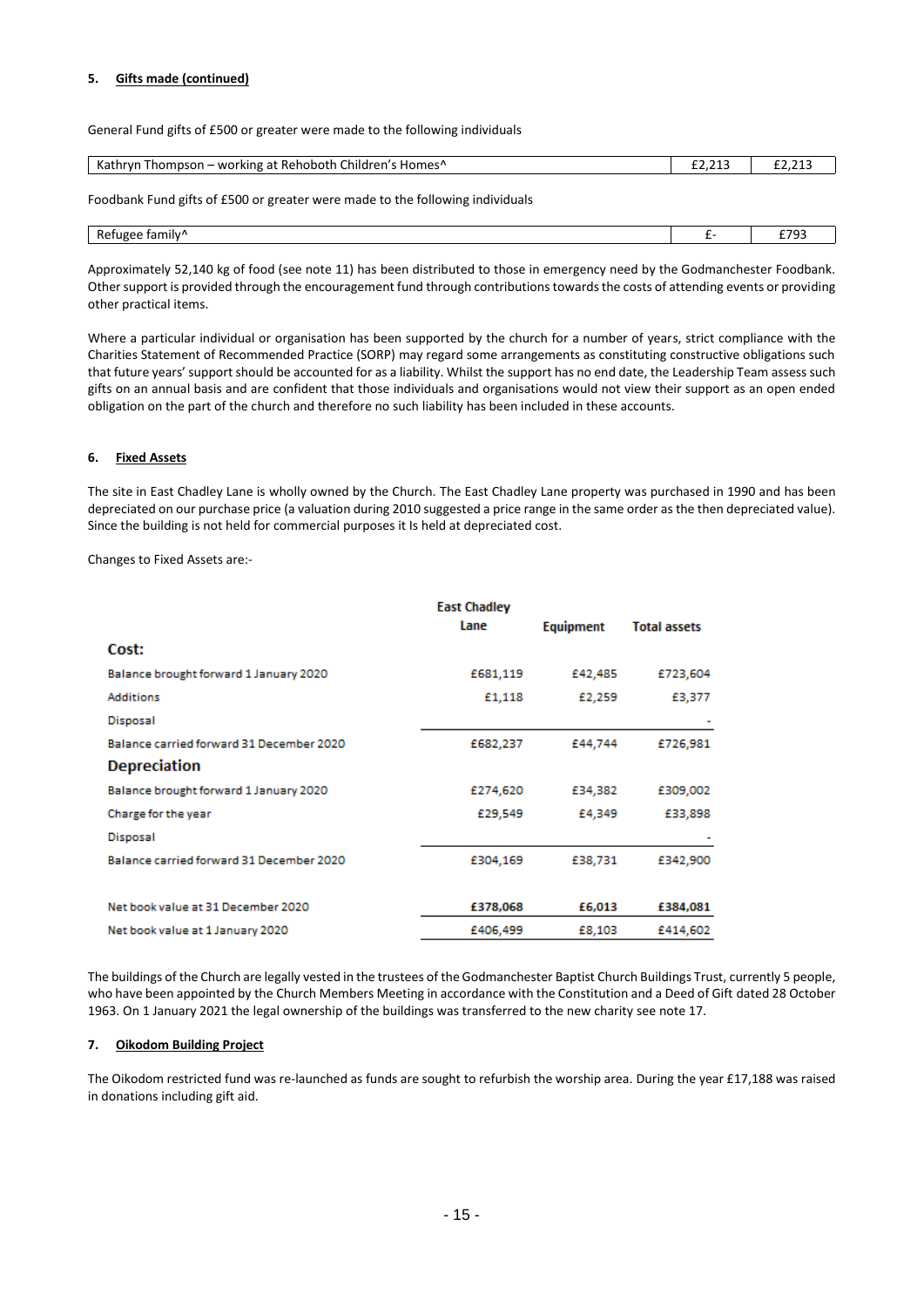## **8. Remuneration of Employees**

The Church has paid 6 staff over the course of the year (2019: 7), this represents 4.5 FTE (2019:3.75 ). The Youth Pastor (later Lead Pastor) full-time and Administrator part-time plus four people have received payment for part-time / casual cleaning or caretaking/building management duties. No individual employee received emoluments in excess of £60,000.

The Leadership Team set the pastors' stipends based on the BUGB standard stipend (plus an appropriate enhancement for responsibility and experience) plus the BUGB recommended method of dealing with costs associated with the provision of housing including leaseback and direct payment of certain statutory charges.

The total payroll bill was as follows:-

|                                                            | 2020    | 2019    |
|------------------------------------------------------------|---------|---------|
| Stipends/Salaries                                          | £66,793 | £66,066 |
| Pastors' Accommodation                                     | £15.764 | £18.390 |
| <b>Employer's National Insurance</b>                       | £4.912  | £5,165  |
| <b>Employer's Pension contributions</b>                    | £4.740  | £4.888  |
| Expenses                                                   | £1.144  | £1,635  |
| Government Employers National Insurance Allowance (refund) | (3,806) | (3,000) |
|                                                            | £89.547 | £93.144 |

## **9. Transactions with Connected Persons or Related Parties**

Connected persons are taken to be Trustees (Leadership Team) and their households. During 2020 one Trustee (Lead Pastor, formerly Youth & Children's Pastor) has received stipends and expenses from the Church as allowed by the Church Constitution. One trustee (Administrator) has received a salary in relation to her employment in that role but has received no remuneration as a trustee. All other transactions involving Connected Persons are reimbursements for expenses incurred on behalf of the Church, with no personal benefit being derived.

Details of emoluments to employees who are Connected Persons are given below. In addition Trustees have been refunded for purchases made on behalf of the church as it has not always been practical for the church to make these purchases directly. These are included in the relevant account categories and are not disclosed separately. The Government Employers National Insurance Allowance is a "refund" given to small employer organisations and this refund is not shown against the employers NI shown below.

|                               | Gross<br>Stipend/salary | Accommodation | Pension | Expenses | <b>ERSNI</b> | 2020    | 2019    |
|-------------------------------|-------------------------|---------------|---------|----------|--------------|---------|---------|
| John Smith                    |                         |               |         |          |              |         | £10,598 |
| (Senior Pastor)               |                         |               |         |          |              |         |         |
| Daniel Beckett                |                         |               |         |          |              |         |         |
| (Youth and Children's Pastor) | £24,863                 | £15,765       | £2,753  | £0       | £2,224       | £45,605 | £42,615 |
| V R Blakey                    | £26,480                 |               | £1,987  |          | £2,430       | £30,897 | £30,648 |
| (Church administrator)        |                         |               |         |          |              |         |         |

Related party is a term used to identify those persons or entities that are closely connected to the reporting charity or its trustees. Related parties include a charity's trustees and their close family members and those entities which they control or in which they have significant interest.

It is not considered that there are any Organisations that are related parties to report.

The aggregated donations by Individuals who are related parties to Godmanchester Baptist Church totalled £26,913 (excluding Gift Aid) in 2020.

## **10. Insurance**

The Church's buildings and contents insurance are arranged through Kingdom Bank and are currently placed with Congregational. This includes statutory employer's liability of £10,000,000, public liability cover of £5,000,000 and Trustees' and Officers' indemnity cover of £250,000.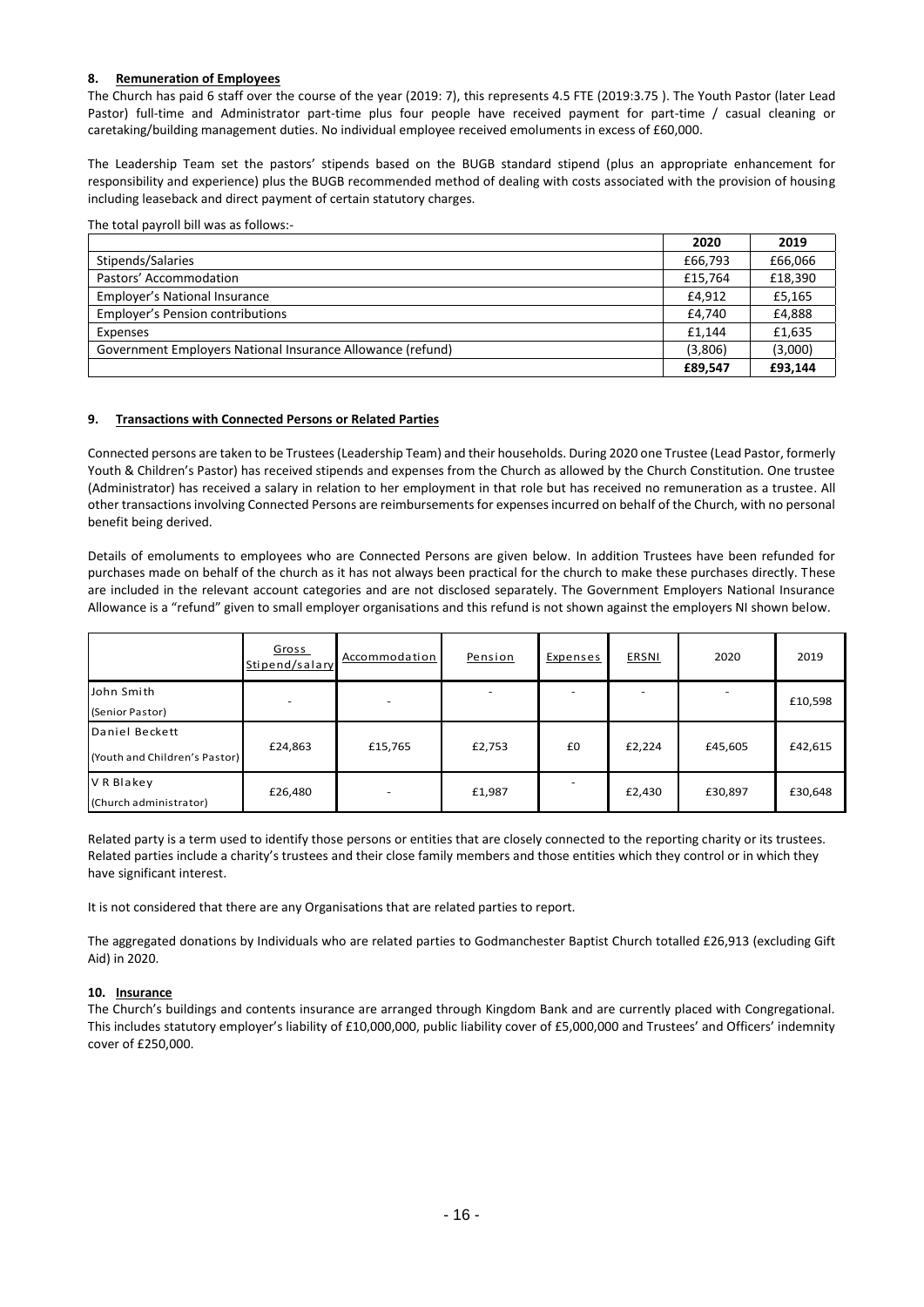## **11. Foodbank – change in accounting policy**

The exact value of food and non-food items donated and subsequently distributed by Godmanchester Foodbank cannot be precisely determined as accurately cataloguing and valuing all stock would stop the Foodbank being a viable activity and it would require obtaining details of the value paid by the donor. As a result of this the Godmanchester Baptist Church Leadership Team has historically provided detail of the weight of stock and not the value of stock within the accounts, but referenced Information from the Trussell Trust indicating an estimate of £1.75/kg (provided by Tesco based on its own branded goods retail value) for the makeup of standard food parcels. On this basis the SORP exemption was used to provide information but not account for the stock as it would have not been cost effective to obtain this value.

Following the large increase in food stock received and distributed in 2020 (due to the Covid demand surge) and the increasing use by other Foodbanks of the £1.75/kg figure as a reliable estimate of the value of food donated when making financial reporting statements, the charity trustees have now amended its accounting policy to record food donated to the Foodbank at the £1.75/kg estimate and have adjusted the prior year figures accordingly and reflected this within the accounts.

During 2020 a new project Love Food Hate Waste was set up which received food on the "best before" date from retailers for immediate distribution to families in need. It is considered to have zero value as it had no retail value and would have been thrown away if not used in this way. No value has been given to this stock or donations.

| Impact of change in accounting policy                                       |         |         |
|-----------------------------------------------------------------------------|---------|---------|
|                                                                             | 2020    | 2019    |
| Income (restricted fund)                                                    | 102,372 | 73,880  |
| Activities in furtherance of the Charity's<br>objectives (restricted funds) | 88,176  | 70,033  |
| Impact on net income                                                        | 14,197  | 3,847   |
|                                                                             |         |         |
| Opening reserves                                                            | 597,920 | 564,698 |
| Prior year adjustment                                                       | 14,347  | 10,500  |
| Revised opening reserves                                                    | 612,267 | 575,198 |
| Restated income                                                             | 79,081  | 37,069  |
| <b>Net Assets</b>                                                           | 691,348 | 612,267 |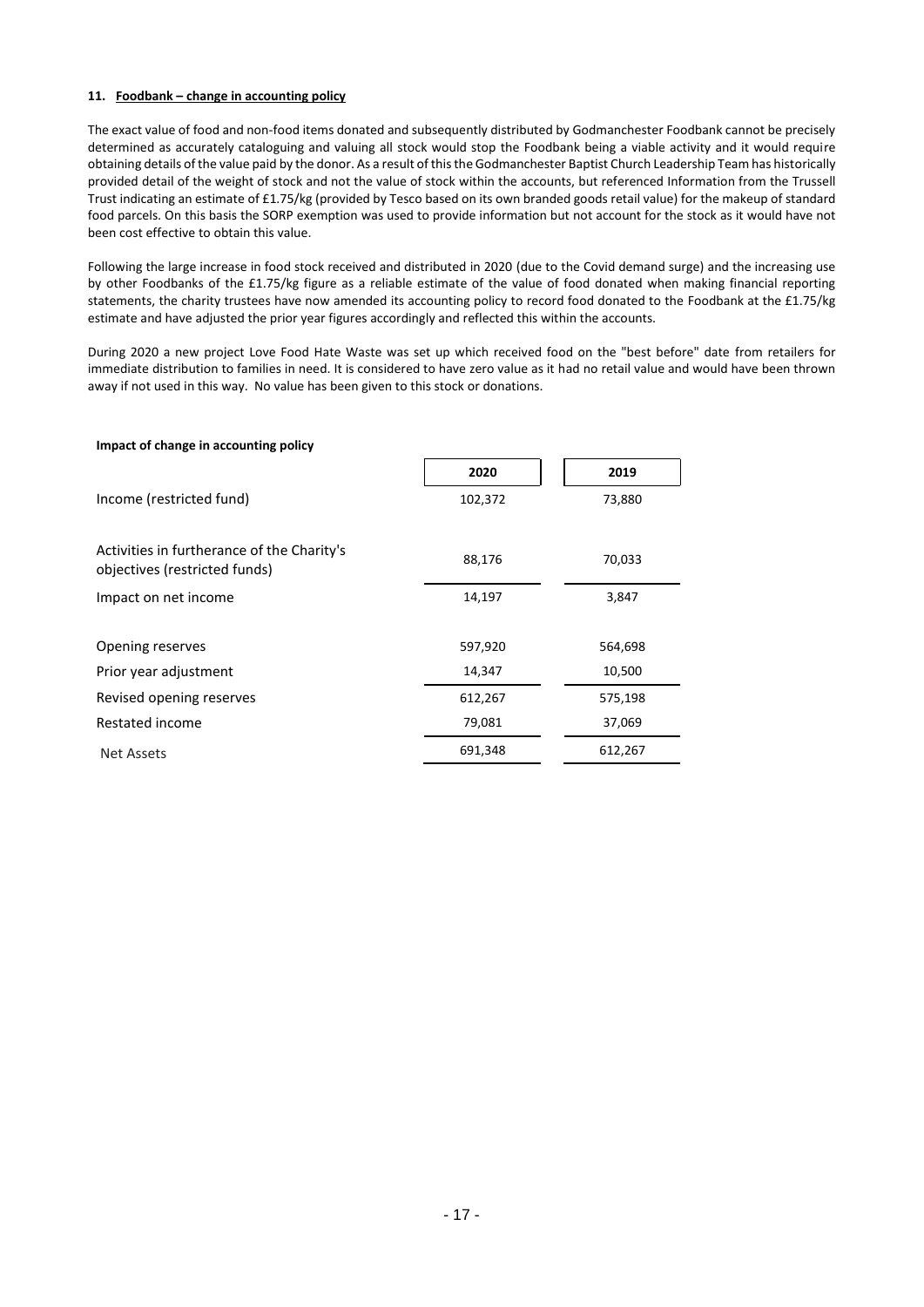## **11. Foodbank – change in accounting policy (continued)**

|                                         | 2020   | 2020    | 2019   | 2020   |
|-----------------------------------------|--------|---------|--------|--------|
|                                         | КG     | £       | KG     | £      |
| Food stock at the start of the year     | 8,198  | 14,347  | 6,000  | 10,500 |
|                                         |        |         |        |        |
| Food stock in - donated                 | 47,846 | 83,731  | 42,217 | 73,880 |
| Food stock in - Tesco COVID 19 support  | 10,652 | 18,641  |        |        |
| Food stock in $-$ purchased at £1.75    | 1,467  | 2,567   | 2,312  | 4,046  |
| Food stock in $-$ LFHW*                 | 287    |         |        |        |
| Food stock in (damaged or out of date)  | 1,909  |         | 632    |        |
| <b>Total Food stock in</b>              | 62,161 | 104,939 | 45,161 | 77,926 |
|                                         |        |         |        |        |
| Food distributed - Foodbank^            | 51,853 | 90,743  | 42,331 | 74,079 |
| Food distributed - LFHW*                | 287    |         |        |        |
| Food discarded (damaged or out of date) | 1,909  |         | 632    |        |
| <b>Total Food stock out</b>             | 54,049 | 90,743  | 42,963 | 74,079 |
|                                         |        |         |        |        |
| Food stock at the end of the year       | 16,310 | 28,543  | 8,198  | 14,347 |

\*During 2020 a new project Love Food Hate Waste was set up which received food on the "best before" date for immediate distribution to families in need. It is considered to have zero value as it had no retail value and would have been thrown away if not used in this way. No value has been given to this stock.

^Food distributed includes up to 6,000 KG of non-food items including baby nappies, toiletries such as toothpaste and shampoo, toilet rolls and kitchen cookware.

During 2020 Tesco donated excess stocks to foodbanks across the country. This has been shown at the £1.75 value as it is not possible to obtain a more accurate figure.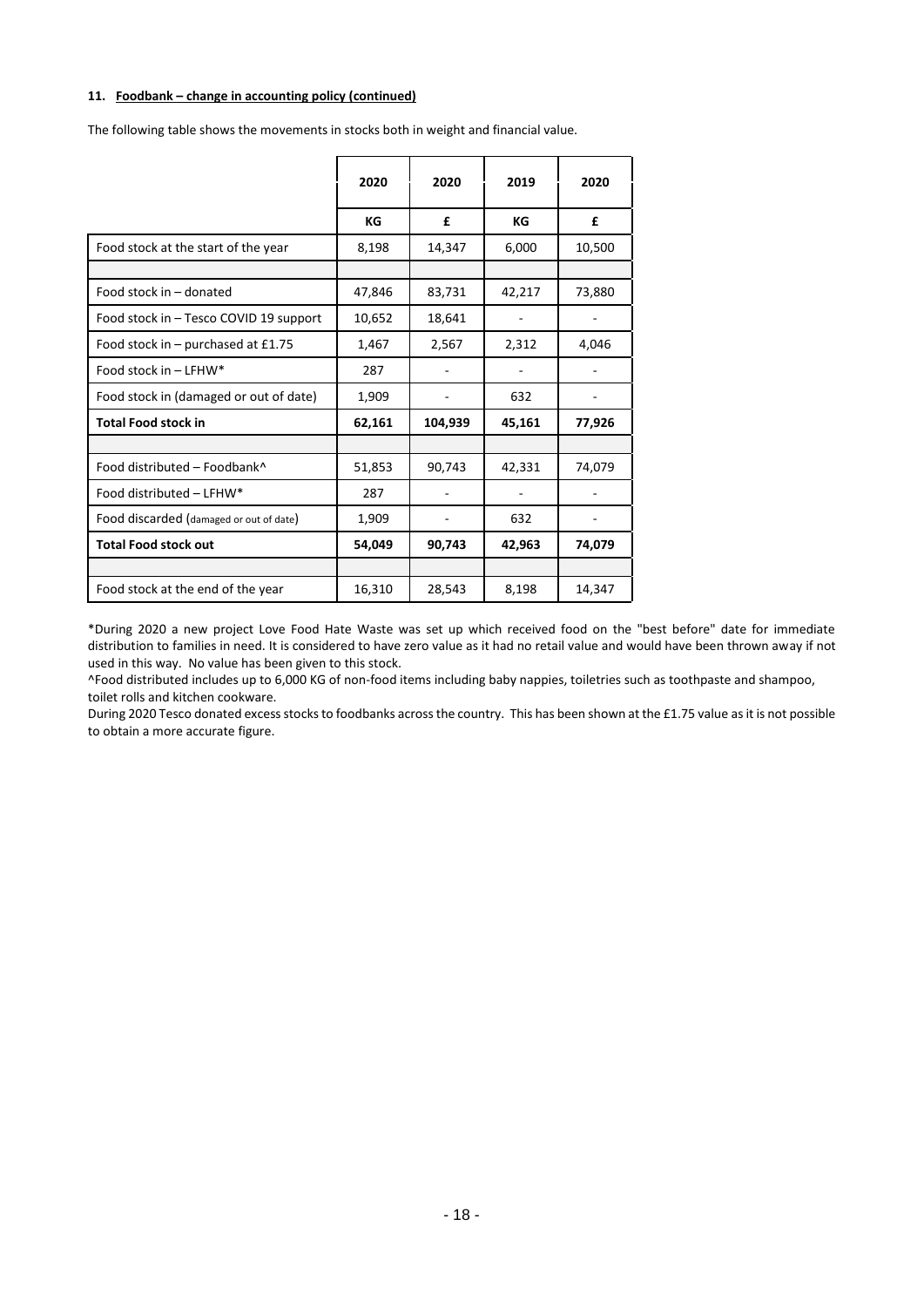## **12. Fund Descriptions**

(N.B. Some funds marked \* have both Unrestricted and Restricted elements). Unrestricted funds are available to resource any of the purposes of the Charity. Designated funds are unrestricted funds of the Charity which have been set aside to fund particular activities of the Charity. Restricted funds are donated for particular areas of the Charity or specific works undertaken for example Foodbank.

#### **a. Unrestricted Funds**

#### **Undesignated Funds – controlled by the Leadership Team**

**General Fund** – used for and in support of the core work of the Church

**Designated Funds – used for a specific purpose at the discretion of the Leadership Team** Fixed Assets Fund – used to record the value of property and equipment owned by the Church. **Youth Work Fund \*** – used for all Youth activities including Friday Night Project **Soul Survivor Fund** – used to cover income and costs arising from Soul Survivor **Youth events and residential trips** – used for all Youth events **Women's Ministry** – used for monies relating to activities of the women's team **Men's Ministry** – used for monies relating to activities of the men's team **Children's Work Fund** – used for all Children's activities including the Summer Holiday Club **Littlefoot Fund\*** – used for monies relating to the parent/toddler group **Church Weekend –** used for transactions relating to the Church Weekend. **Events Fund** – used for residential events organised for and by Church groups (primarily the Carols by Carlight event in 2020). **Seniors Fund -** used for activities for senior citizens i.e. Tuesdays at ten. **Buildings Fund** – used for money designated by the Leadership Team for building development and for receiving income from rental of the premises. **Encouragement Fund \*** - Grant money given to give practical help to those in need.

#### **Restricted Funds**

**Restricted Funds –** must be used for the purpose for which the money was received  **Youth Work Fund \* -** Grant money used for Youth Work i.e. FNP and Football Project  **Encouragement Fund \*** - Grant money given to give practical help to those in need.  **Oikodom Building Fund** - Monies given specifically for the Oikodom building project.  **Refugee Fund –** Money given towards supporting the refugee family sponsored by the Church  **Mission Fund --** Money given towards specific Mission activity.  **Churches Together in Godmanchester (CTIG) –** Used for joint events i.e. GMC Gala Weekend events  **Foodbank Fund –** Grant money and donations in support of the operation of Godmanchester Foodbank.  **Littlefoot Fund\*** - used for monies relating to the parent/toddler group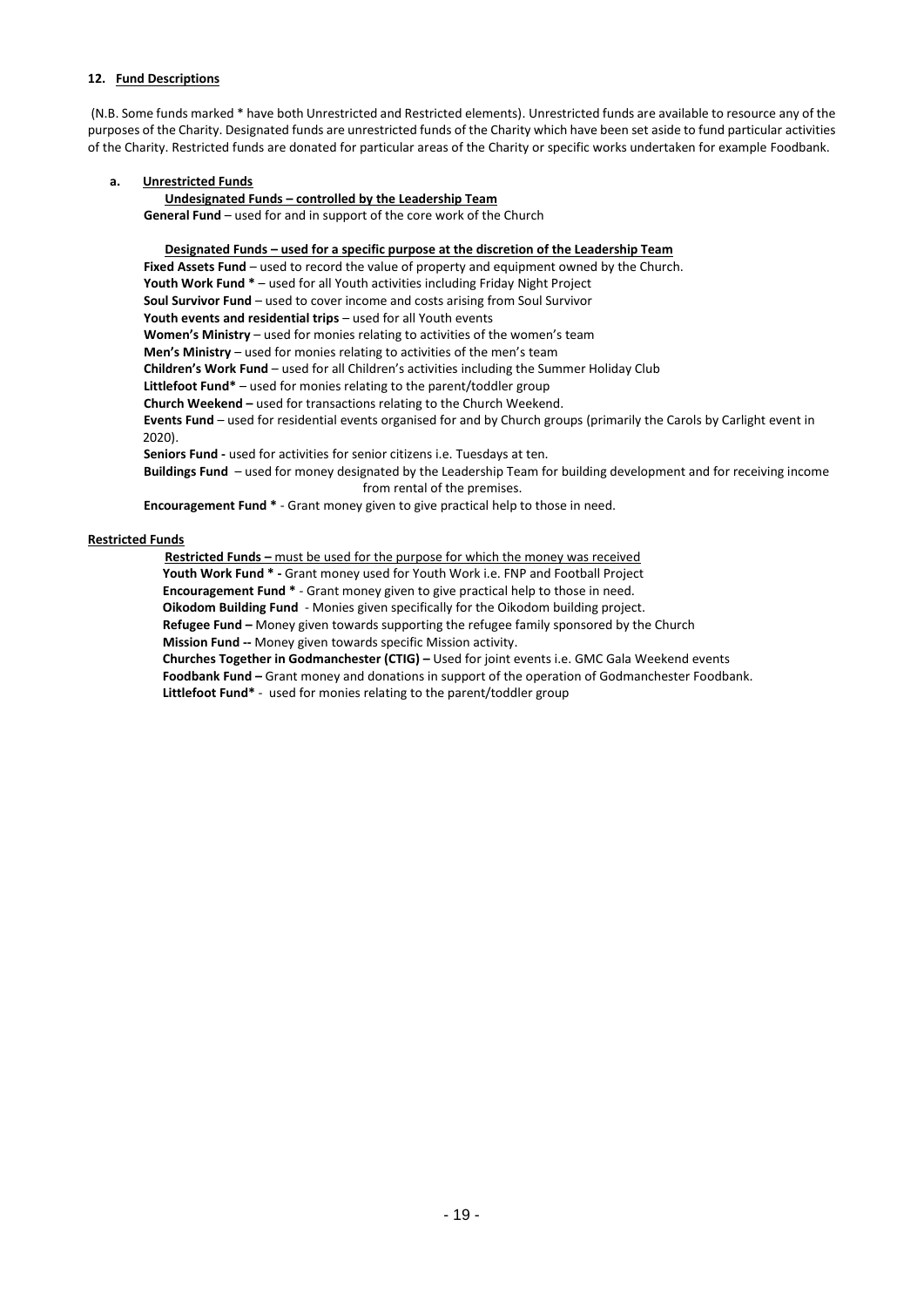| Transfers were made as follows: -                                  | 2020                     | 2019                     |
|--------------------------------------------------------------------|--------------------------|--------------------------|
| From General Fund to designated funds:                             |                          |                          |
| Transfer to Fixed Assets                                           | 695                      | 629                      |
| Transfer to Children's Fund                                        | 483                      | 737                      |
| Transfer to Youth Events                                           |                          | 230                      |
| Transfer to Soul Survivor fund                                     |                          | 55                       |
| Transfer to Encouragement fund                                     |                          | 300                      |
| Transfer to Women's Ministry                                       |                          | 50                       |
| Transfer to Men's Ministry                                         |                          |                          |
| Transfer to Littlefoot                                             | 12                       | 49                       |
| Transfer to Building Fund                                          | 60,663                   |                          |
| Tranfer to Events                                                  | 3,738                    |                          |
| Transfer to Youth Work                                             | 1,438                    | 3,759                    |
| Transfer to Holiday club                                           |                          | 13                       |
| Transfer to Messy Church part of Children's funds                  | 47                       | $\overline{7}$           |
| Transfers between designated funds                                 |                          |                          |
| Transfer from Buildings Fund to Fixed Assets                       | 1,982                    | 1,503                    |
| From General Fund to restricted funds:                             |                          |                          |
| Transfer to Foodbank                                               |                          | 17                       |
| Transfer to Littlefoot                                             | 8                        | 17                       |
| Transfer to Oikodom                                                | 80                       |                          |
| From Restricted funds to designated funds:                         |                          |                          |
| Transfer from Encouragement restricted to Encouragement Designated | 100                      |                          |
| Transfer from Foodbank to Fixed assets                             | 701                      |                          |
| Transfer from Oikodom to Fixed assets                              |                          | 1,041                    |
| From Restricted funds to General Fund:                             |                          |                          |
| Transfer from Churches Together Fund                               | 211                      |                          |
| From Designated fund to Restricted funds:                          |                          |                          |
| Transfer from Littlefoot designated to Littlefoot Restricted       |                          | 2                        |
| From Designated funds to General Fund:                             |                          |                          |
| Transfer from Buildings Fund                                       | 1,198                    | $\overline{\phantom{a}}$ |
| Transfer from Soul Survivor Fund                                   | 28                       |                          |
| Transfer from Church Weekend Fund                                  | $\mathbf{1}$             | $\overline{\phantom{a}}$ |
| Transfer from Littlefoot Designated                                |                          | 66                       |
| Transfer from Youth Events                                         | $\overline{\phantom{a}}$ | 790                      |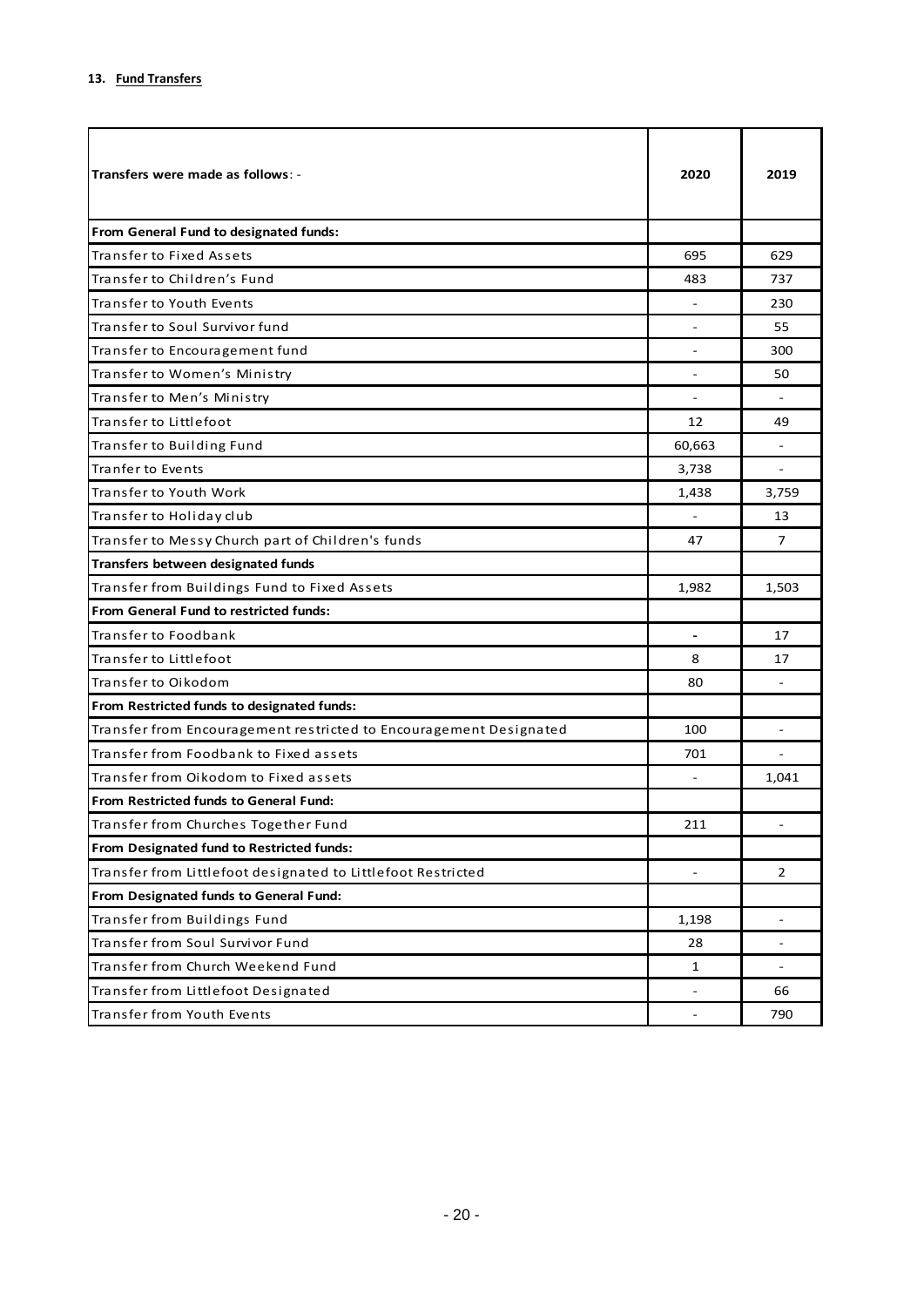## **14. Fund Movements**

## **Summary of movements on Unrestricted Funds in 2020**

|                                    | <b>Balance</b> |          |             |            |          |
|------------------------------------|----------------|----------|-------------|------------|----------|
|                                    | Restated       |          |             |            | Balance  |
| Undesignated                       | 1/1/20         | Income   | Expenses    | Transfers  | 31/12/20 |
| General Fund                       | £119,681       | £193,513 | (E161, 167) | (f65, 725) | £86,302  |
| <b>Designated Funds</b>            |                |          |             |            |          |
| Fixed assets fund                  | £414,602       |          | (E33,898)   | £3,377     | £384,081 |
| Youth Work                         | £2,974         | £1,257   | (E1,916)    | £1,438     | £3,753   |
| Soul Survivor                      |                | £28      |             | (E28)      |          |
| Youth events and residential trip: | £10            | £217     |             |            | £227     |
| Women's Ministry                   |                |          |             |            |          |
| Men's Ministry                     |                | £25      |             |            | £25      |
| Encouragement Fund                 |                |          | (E100)      | £100       |          |
| Children's Work                    | £251           |          | (E530)      | £530       | £251     |
| Littlefoot                         | £2,378         | £615     | (E231)      | £12        | £2,774   |
| Church Weekend Fund                | £1,564         |          |             | (E1)       | £1,563   |
| Events Fund                        | £63            | £7,887   | (E11,688)   | £3,738     |          |
| Seniors fund                       | £2,043         | £452     | (E622)      |            | £1,873   |
| <b>Buildings Fund</b>              | £9,512         | £5,136   | (f12, 131)  | £57,483    | £60,000  |
| <b>Total designated</b>            | £433,397       | £15,617  | (E61, 116)  | £66,649    | £454,547 |
| <b>Total Unrestricted</b>          | £553,078       | £209,130 | (E222, 283) | £924       | £540,849 |

## **Summary of movements on Restricted Funds in 2020**

| <b>Total for all funds</b> | £612,267       | £414,554 | (E335, 473) | ۰.        | £691,348 |
|----------------------------|----------------|----------|-------------|-----------|----------|
| <b>Total Restricted</b>    | £59,189        | £205,424 | (E113, 190) | (E924)    | £150,499 |
| Littlefoot                 |                | £1,964   | (E1,956)    | £8        | £16      |
| Foodbank Fund              | £23,518        | £178,109 | (E104, 210) | (E701)    | £96,716  |
| Churches Together GMC      | £211           |          |             | (E211)    |          |
| Mission                    |                | £50      |             |           | £50      |
| Refugee                    | £6,097         | £1,487   | (E6, 374)   |           | £1,210   |
| Oikodom Building Fund      | £25,714        | £22,489  |             | £80       | £48,283  |
| Encouragement Fund         | £212           | £1,325   | (£650)      | (E100)    | £787     |
| Youth Work                 | £3,437         |          |             |           | £3,437   |
| <b>Restricted Funds</b>    | 1/1/20         | Income   | Expenses    | Transfers | 31/12/20 |
|                            | Restated       |          |             |           | Balance  |
|                            | <b>Balance</b> |          |             |           |          |

Major transfers in the year relate to the transfer of assets to the fixed asset fund and the set aside of reserves to the building fund in anticipation of the Oikodom project commencing. The first relates to assets purchased by these funds for the Church which are normally transferred once the asset is brought into use.

The majority of the other transfers relate to the funding of activities from the general fund in order for these activities to be undertaken by the relevant funds. Details of all transfers are set out in Note 13.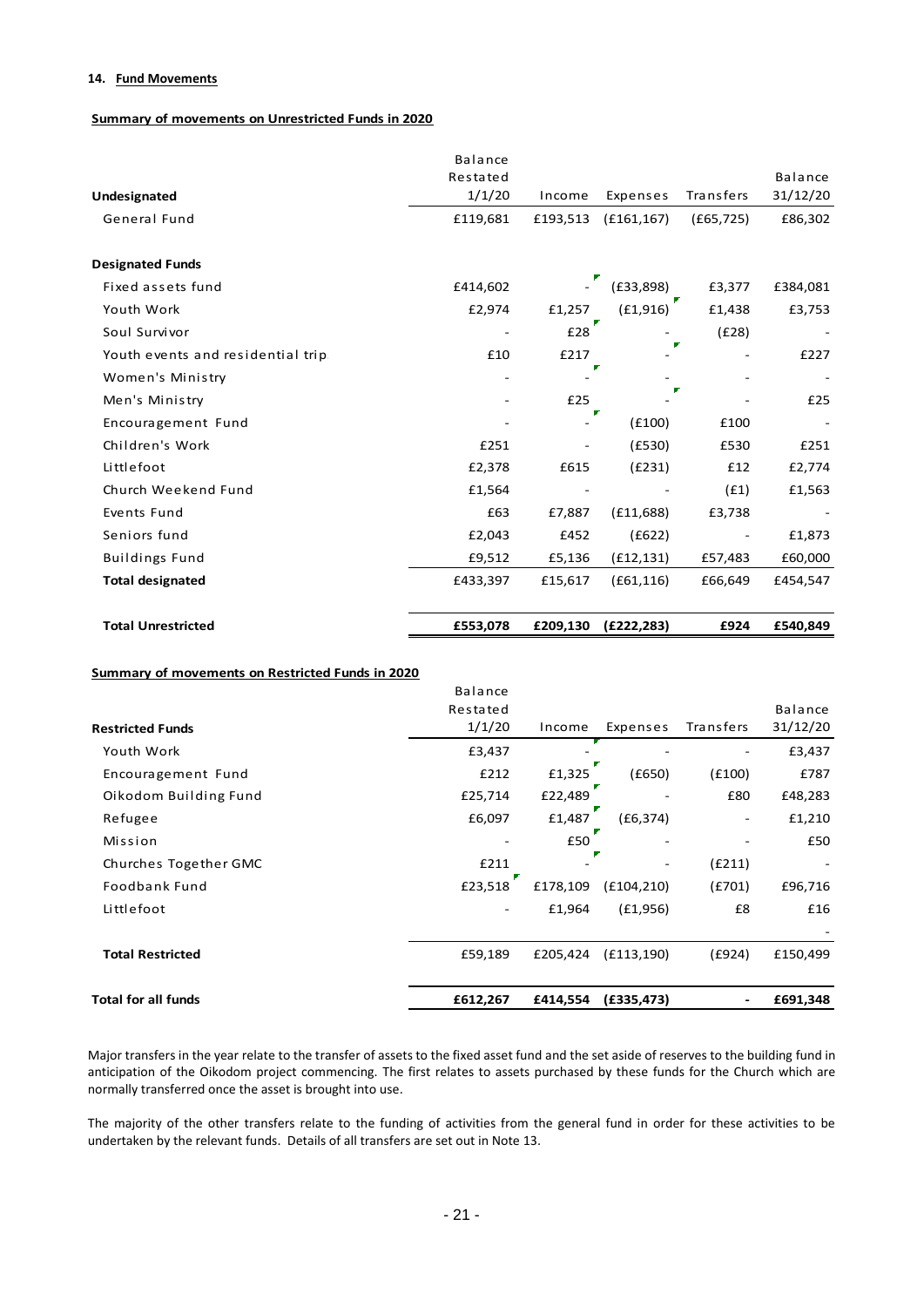# **14. Fund Movements (continued)**

# **Summary of movements on Unrestricted Funds - 2019 restated**

| Undesignated                       | <b>Balance</b><br>1/1/19<br>restated | Income                   | Expenses    | Transfers | <b>Balance</b><br>31/12/19<br>restated |
|------------------------------------|--------------------------------------|--------------------------|-------------|-----------|----------------------------------------|
| General Fund                       | £57,038                              | £228,607                 | (E160, 957) | (E5,007)  | £119,681                               |
| <b>Designated Funds</b>            |                                      |                          |             |           |                                        |
| Fixed assets fund                  | £442,992                             | £350                     | (E31,914)   | £3,174    | £414,602                               |
| Youth Work                         | £1,747                               | £4,959                   | (E6,700)    | £2,968    | £2,974                                 |
| Soul Survivor                      | -                                    | £3,479                   | (E3,534)    | £55       |                                        |
| Youth events and residential trips | -                                    | £398                     | (E618)      | £230      | £10                                    |
| Women's Ministry                   | $\overline{\phantom{0}}$             | £220                     | (E270)      | £50       |                                        |
| Encouragement Fund                 | $\overline{\phantom{a}}$             | $\overline{\phantom{a}}$ | (E300)      | £300      |                                        |
| Children's Work                    | £33                                  | £350                     | (E889)      | £757      | £251                                   |
| Littlefoot                         | £1,151                               | £1,816                   | (E570)      | (f19)     | £2,378                                 |
| Church Weekend Fund                | £1,835                               | £7,873                   | (E8, 144)   |           | £1,564                                 |
| Events Fund                        | £63                                  |                          |             |           | £63                                    |
| Seniors fund                       | $\overline{\phantom{a}}$             | £2,668                   | (E625)      |           | £2,043                                 |
| <b>Buildings Fund</b>              | £7,688                               | £11,258                  | (E7, 931)   | (E1,503)  | £9,512                                 |
| <b>Total designated</b>            | £455,509                             | £33,371                  | (E61, 495)  | £6,012    | £433,397                               |
| <b>Total Unrestricted</b>          | £512,547                             | £261,978                 | (E222, 452) | £1,005    | £553,078                               |

| <b>Total for all funds</b>                               | £575,198                 | £375,385                 | (E338, 316) | ۰         | £612,267 |
|----------------------------------------------------------|--------------------------|--------------------------|-------------|-----------|----------|
| <b>Total Restricted</b>                                  | £62,651                  | £113,407                 | (E115, 864) | (E1,005)  | £59,189  |
| Littlefoot                                               | $\overline{\phantom{0}}$ | £750                     | (E769)      | £19       |          |
| Foodbank Fund                                            | £28,044                  | £93,422                  | (E97,966)   | £18       | £23,518  |
| Churches Together GMC                                    | £211                     | $\overline{\phantom{a}}$ | ۰           |           | £211     |
| Refugee                                                  | £13,063                  | £5,547                   | (f12,513)   | ۰.        | £6,097   |
| Oikodom Building Fund                                    | £17,684                  | £13,688                  | (E4,616)    | (f1,042)  | £25,714  |
| Encouragement Fund                                       | £212                     |                          |             |           | £212     |
| Youth Work                                               | £3,437                   | $\overline{\phantom{a}}$ | -           |           | £3,437   |
| <b>Restricted Funds</b>                                  | restated                 | Income                   | Expenses    | Transfers | restated |
|                                                          | 1/1/19                   |                          |             |           | 31/12/19 |
| Summary of movements on Restricted Funds - 2019 restated |                          |                          |             |           |          |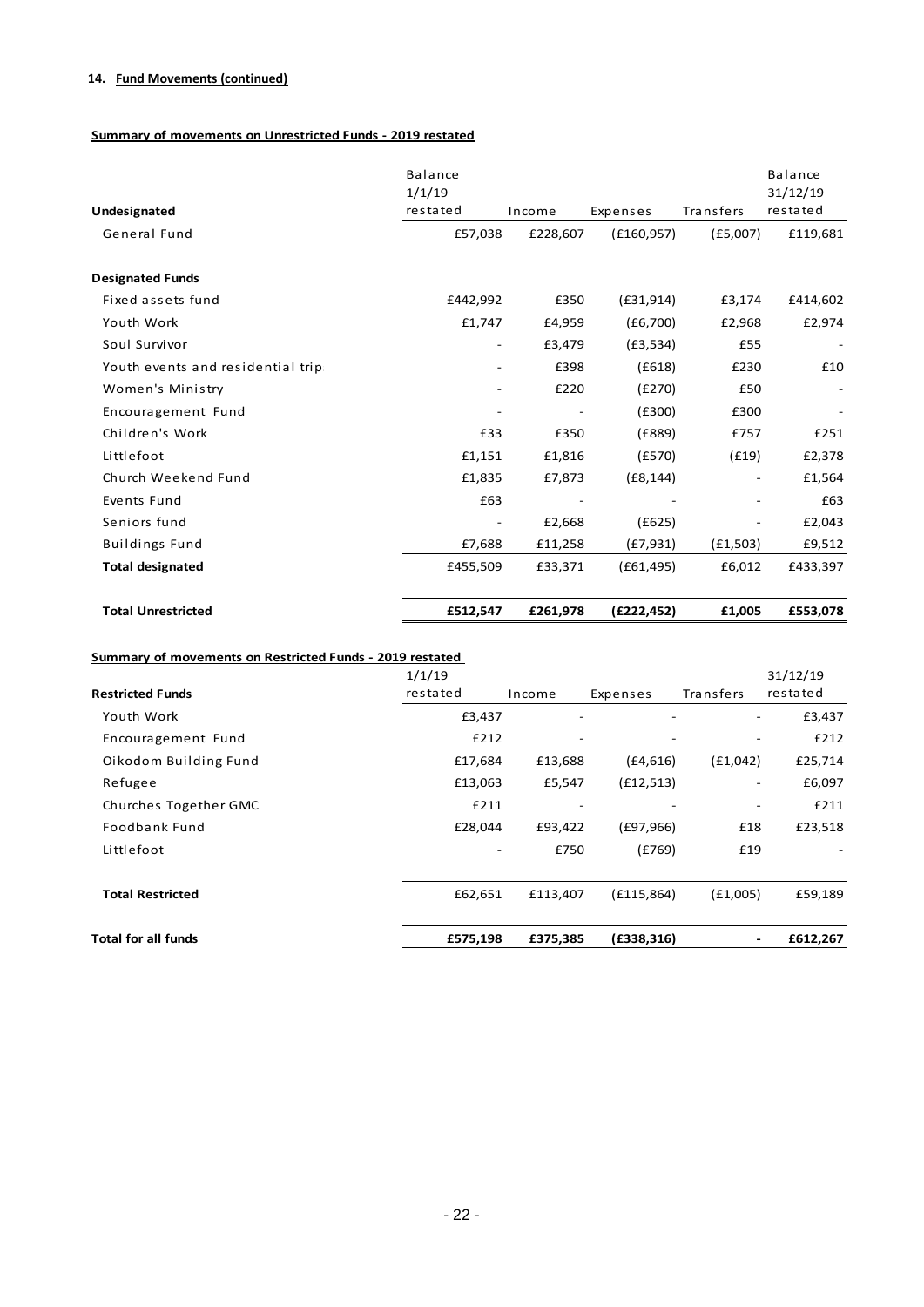## **15. Split of assets by Fund**

## **2020**

| Summary of assets by fund     | Unrestricted | Designated | Restricted | Total     |
|-------------------------------|--------------|------------|------------|-----------|
| Fixed assets                  | ٠            | £384.081   |            | £384,081  |
|                               |              |            |            |           |
| <b>Debtors</b>                | £19.099      | £300       | £10.016    | £29,415   |
| Cash                          | £69,322      | £73,343    | £113,266   | £255,931  |
| Foodbank stock                | ٠            |            | £28,543    | £28,543   |
| Creditors due within one year | (E2, 119)    | (E3, 177)  | (1, 326)   | (E6, 622) |
|                               | £86,302      | £454,547   | £150.499   | £691,348  |

## **2019 (restated)**

| Summary of assets by fund     | Unrestricted | Designated | Restricted | Total    |
|-------------------------------|--------------|------------|------------|----------|
| Fixed assets                  |              | £414,602   |            | £414,602 |
|                               |              |            |            |          |
| <b>Debtors</b>                | £18,536      | ۰          | £1,447     | £19,983  |
| Cash                          | £103,785     | £18,840    | £43,395    | £166,020 |
| Foodbank stock                |              |            | £14,347    | £14,347  |
| Creditors due within one year | (E2,640)     | (£45)      |            | (£2,685) |
|                               | £119,681     | £433,397   | £59,189    | £612,267 |

The church at 31 December 2020 had £46,159 of cash set aside towards the redevelopment of the worship area within the Oikodom and a further £60,347 in the building fund transferred from general reserves. Foodbank had £61,000 of cash.

## **16. Agency Funding**

During the year £845 (2019 £650) has passed through the Church accounts other than that recorded in these accounts. This relates to donations plus gift aid of £500 (2019 £450) to an agency working in central Asia administered by GBC on behalf of a church member, £345 to Mission Direct (2019 £150 to Rehoboth Children's Homes and £50 to Anglo-Indian Concern). At the year end £75 (2019 £200) was held within the church bank account relating to these funds that is not recorded in these accounts as it solely holds these funds as agent for the relevant organisation.

## **17. Post Balance Sheet Event**

The trustees have assessed whether the use of the going concern basis is appropriate and have considered possible events or conditions that might cast significant doubt on the ability of the charity to continue as a going concern. The charity has obtained approval to convert to a charitable incorporated organisation (CIO) on 1 January 2021. Legally, the conversion process results in the formation of a new entity (the CIO), the transfer of the existing assets and activities and the subsequent linking of the existing charity with the CIO. As a consequence, the continuing activities of the incorporated charity will cease as at the date of conversion albeit the activities of the charity itself will continue as part of the CIO. As a consequence of the cessation of activities, this charity is therefore no longer considered to be a going concern. These financial statements have therefore been prepared on a basis other than that of a going concern. However, after reviewing the CIO's forecasts and projections, the Trustees have a reasonable expectation that the CIO has adequate resources to continue in operational existence for the foreseeable future. This incorporation event has therefore not resulted in any significant change to the presentation, classification or valuation of the related assets and liabilities. In making this assessment, the trustees have considered the impact of Covid-19.

The new charitable incorporated organisation "Godmanchester Baptist Church" is registered with the Charity Commission with the charity number 1188171. The ownership of the church building at East Chadley Lane also transferred to the new charitable incorporated organisation with effect from the same date.